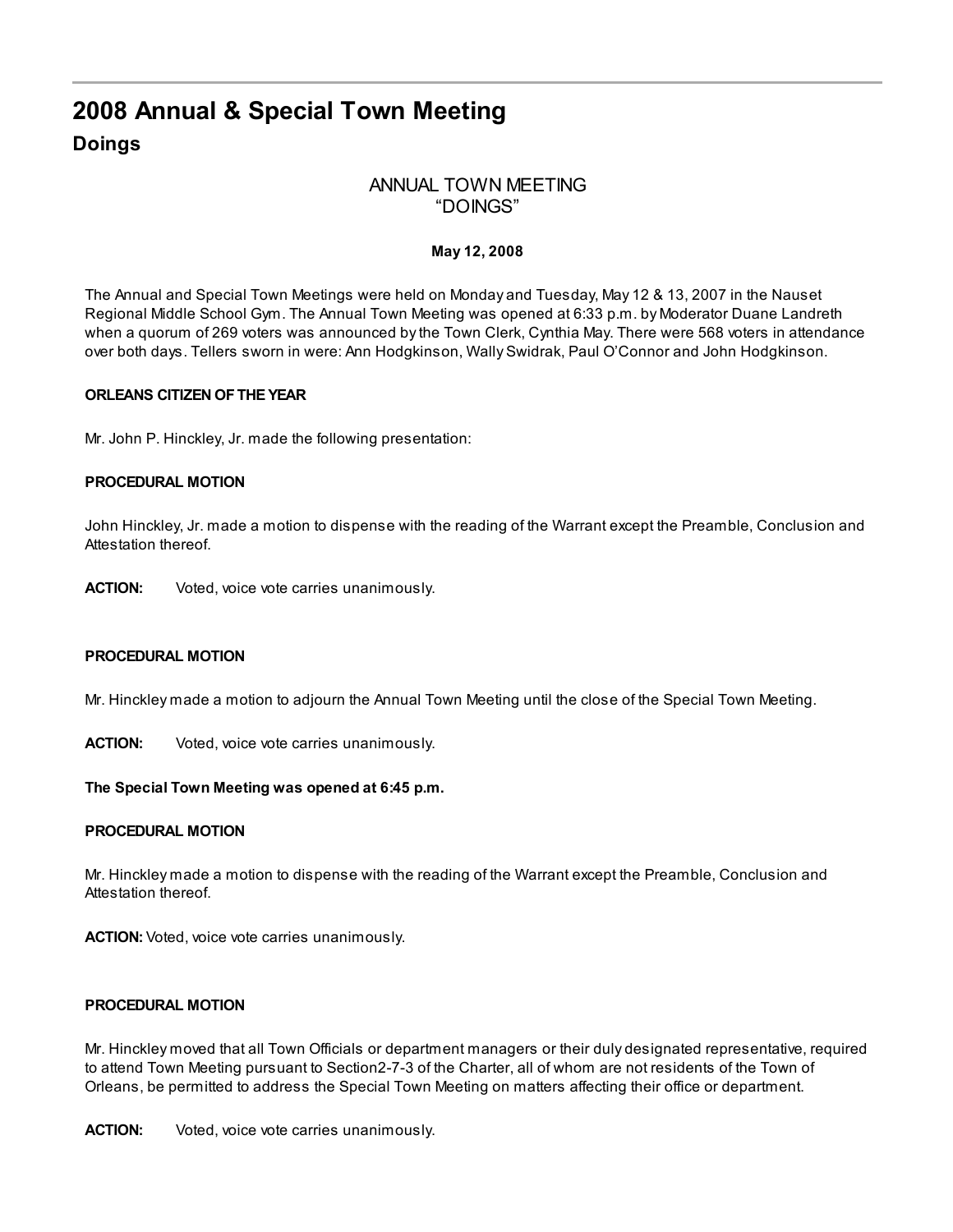#### ARTICLE 1. PAY BILLS OFPRIOR YEARS

To see if the Town will vote to transfer from available funds a sum of money to pay bills of prior years under the provisions of Chapter 179, Acts of 1941, as amended, or to take any other action relative thereto. (9/10 vote required)

**MOTION:** To accept and adopt Article #1 and that the sum of Six and 00/100 Dollars (\$6.00) be transferred from available funds to pay the following unpaid bills:

Vendor Amount

NSTAR \$6.00

ACTION: Voted, voice vote carries unanimously.

#### ARTICLE 2. TRANSFER ARTICLE

To see if he Town will vote to transfer from available funds and/or authorize the transfer from various line items within current appropriations, such sums of money as necessary to supplement the operating budgets of the various Town departments for Fiscal Year 2008 as follows:

Transfer Eleven Thousand and 00/100 Dollars (\$11,000.00), or any other sum, from available funds to the Fire Department Overtime Salary Account.

(Simple Majority Vote Required)

**MOTION:** To accept and adopt Article #2 and that the sum of Eleven Thousand and 00/100 Dollars (\$11,000.00) be transferred from available funds to the Fire Department Overtime Salary Account.

**ACTION:** Voted, voice vote carries by the necessary majority.

#### ARTICLE 3. FUND NAUSET BEACH CONCERTS

To see if the Town will vote to transfer the sum of Three Thousand Seven Hundred Seventy-five and 00/100 Dollars (\$3,775.00) from the FY08 Parks & Beaches Expense Account for Eldredge Park Concerts to fund Nauset Beach Gazebo Concerts during the summer or 2008, or take any other action relative thereto. (Simple Majority Vote Required)

**MOTION:** To accept and adopt Article #3 as printed in the warrant and that the sum of Three Thousand Seven Hundred Seventy-five and 00/100 Dollars (\$3,775.00) be transferred from the FY08 Parks & Beaches Expense **Account for this purpose.** 

ACTION: Voted, voice vote carries unanimously.

#### ARTICLE 4. CLOSINGARTICLE

And to act on any other business that may legally come before the meeting. (Simple Majority Vote Required)

**MOTION:** To adjourn this meeting.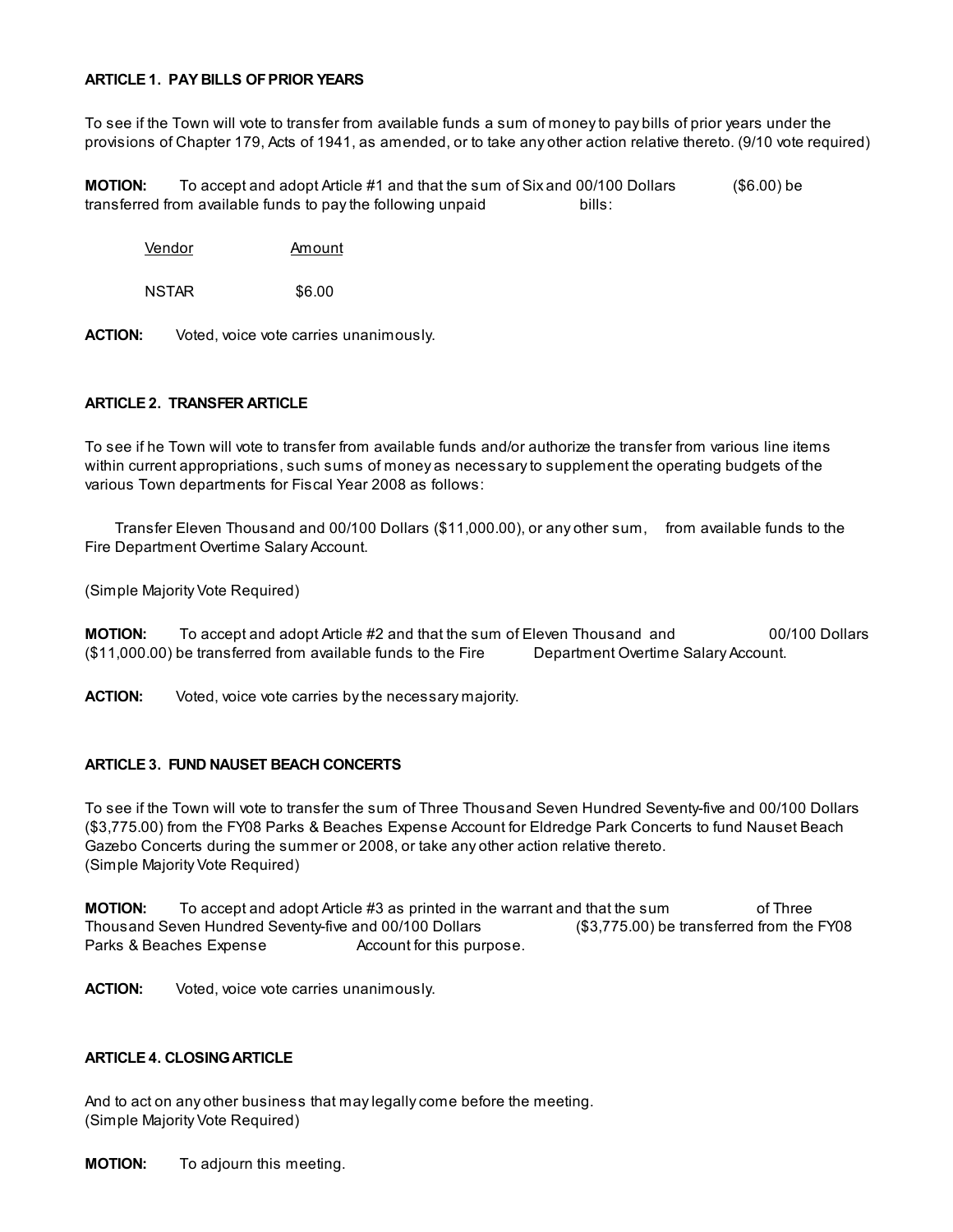**ACTION:** Voted, voice vote carries unanimously.

#### The Special Town Meeting was closed at 6:55 p.m.

#### PROCEDURAL MOTION

Mr. Hinckley moved that all Town Officials or department managers or their duly designated representative, required to attend Town Meeting pursuant to Section2-7-3 of the Charter, and Michael Gradone, Nauset Regional School District Superintendent, Hans Baumhauer, Nauset Regional School District Business Manager, Mary Corr, Orleans Chamber of Commerce Executive Director, and Greg Carell, Architect, The Carell Group, who are not residents of the Town of Orleans, be permitted to address the Special Town Meeting on matters affecting their office or department, or projects for which they performed services for the Town.

ACTION: Voted, voice vote carries unanimously.

# ARTICLE 1. REPORT OFTHE SELECTMEN, TOWN OFFICERS AND SPECIAL COMMITTEES

To act upon the Annual Report of the Board of Selectmen, Town Officers and other Special Committees. (Simple Majority Vote Required)

**MOTION:** To accept and adopt the report of the Selectmen, Town Offices and all Town Committees, Commissions and Boards as published in the 2007 Annual Town Report and hear the report of the Planning Board on the Orleans Comprehensive Plan, and the report(s) of any other Town Committees reporting to the Town Meeting.

Committee reports were submitted by: Seth Wilkinson, Planning Board Augusta McKusick, Wastewater Management Steering Committee Fred Turner, Finance Committee

**ACTION:** Voted, voice vote carries unanimously.

# ARTICLE 2. TOWN / SCHOOL BUDGET (FY09)

To see if the Town will vote to raise and appropriate and/or transfer from available funds a sum of money to fund and pay departmental expenses for the fiscal year commencing July 1, 2008 and ending June 30, 2009 and to authorize the Board of Selectmen to sell, trade, lease or exchange or otherwise dispose of old equipment or vehicles deemed advisable and in the best interest of the Town. The proceeds from any such disposition to be applied toward the cost of acquiring said equipment or service as the case may be, or to take any other action relative thereto. (Simple Majority Vote Required)

**MOTION:** To accept and adopt Article #2 and that the Town Meeting adopt the Selectmen's adopted FY09 budget as printed in the warrant and that the sum of twenty five million three hundred sixty two thousand four hundred sixty-seven and 00/100 Dollars (\$25,362,467.00) be raised and appropriated, and the sum of seven hundred three thousand nine hundred ninety-six and 00/100 Dollars (\$703,996.00) be transferred from the Community Preservation Fund, and the sum of five hundred twenty two thousand and 00/100 Dollars (\$522,000.00) be transferred from the Ambulance Receipts for Reserve for Appropriation Account, and the sum of two hundred sixty thousand five hundred twenty-eight and 00/100 Dollars (\$260,528.00) be transferred from the Water Surplus Fund, and the sum of eighty thousand and 00/100 Dollars (\$80,000.00) be transferred from the Cable Fees Reserve for Appropriations Account, and the sum of fifty two thousand eight hundred sixteen and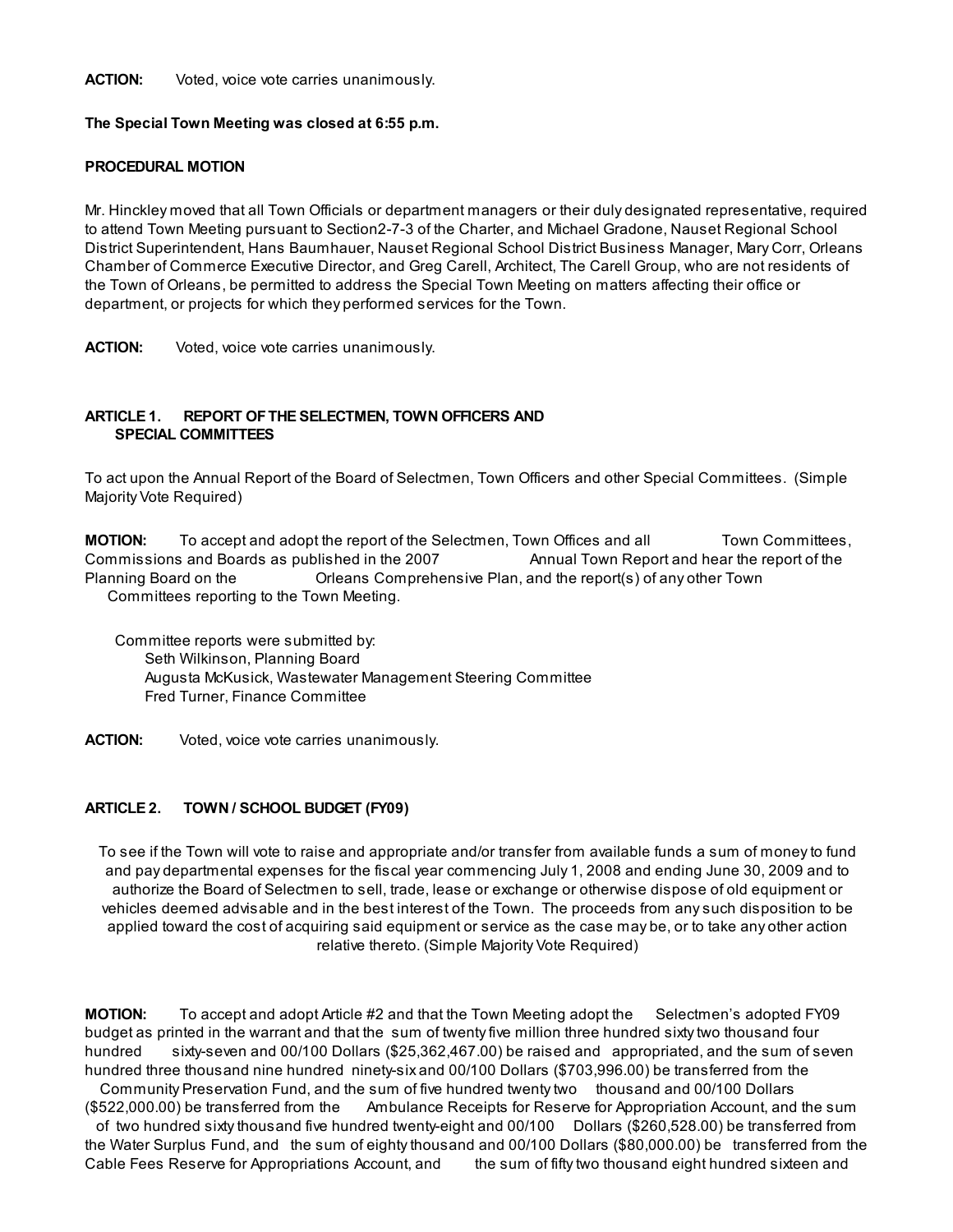00/100 Dollars (\$52,816.00) be transferred from the Municipal Insurance Fund, and the sum of ninety thousand and 00/100 Dollars (\$90,000.00) be transferred from the Water Ways Improvement Account, and the sum of five thousand and 00/100 (\$5,000.00) be transferred from the Water Pollution Abatement Trust, and the sum of twenty one thousand and 00/100 Dollars (\$21,000.00) be transferred from the Wetlands Protection Fund, and the sum of twelve thousand four hundred forty-seven and 00/100 Dollars (\$12,447.00) be transferred from the Fund Balance Reserve for Premiums on Bond Issue, and the sum of twenty one thousand and 00/100 Dollars

(\$21,000.00) be transferred from the County Surplus Fund, for a total appropriation of Twenty-Seven Million One Hundred Thirty-One Thousand Two Hundred Fifty-Four and 00/100 Dollars (\$27,131,254.00); provided, however, that the sums of Two Hundred Three Thousand Five Hundred and 00/100 Dollars (\$203,500.00) of the total for departmental expenses for the fiscal year beginning July 1, 2008, Forty-Four Thousand and 00/100 Dollars (\$44,000.00) of the total for Orleans Elementary School operating expense for the fiscal year beginning July 1, 2008, and Forty- Four Thousand and 00/100 Dollars (\$44,000.00) of the total for the Nauset Regional School District budget for the fiscal year beginning July 1, 2008, be considered contingent appropriations and are being approved contingent upon the passage of Proposition 2 ½ general override ballot questions under the provisions of Massachusetts General Law Chapter 59 Section 21C, paragraphs (g) and (m).

ACTION: Voted, voice vote carries unanimously.

#### FY 2009 [Operating](http://www.town.orleans.ma.us/Pages/OrleansMA_Finance/FinalOperatingBudgetforMay2008ATM.pdf) Budget as Approved at Anual Town Meeting

#### ARTICLE 3. CAPITAL IMPROVEMENTS PLAN

To see if the Town will vote pursuant to CHAPTER 8 FINANCIAL PROVISIONS AND PROCEDURES, Section 7, Action of Town Meeting, Subsection 8\_7\_1 of the Orleans Home Rule Charter, to act on the Capital Improvements Plan as published in the Warrant, by adopting said Plan with or without amendments thereto, which amendments may include an increase or decrease in the amount of money allocated to any particular line item contained therein, the addition of new line items or the deletion of line items contained therein, or to take any other action relative thereto. (Simple Majority Vote Required)

**MOTION:** To accept and adopt Article #3 and that pursuant to Chapter 8, Financial Provisions and Procedures, Section 7, Action of Town Meeting, Sub-<br>
section 8-7-1 of the Orleans Home Rule Charter, the Town Meeting accept the Capital Improvement Plan as printed in the warrant.

ACTION: Voted, voice vote carries by the necessary majority.

#### ARTICLE 4. FUND COMMUNITY PRESERVATION ACT PROGRAM BUDGET (FY09)

To see if the Town will vote to act on the report of the Community Preservation Committee on the Fiscal Year 2009 Community Preservation budget and to appropriate or reserve for later appropriation monies from the Community Preservation Fund's Annual Revenues and/or available funds for the payment of debt service, the undertaking of Community Preservation projects, the Administrative Expenses of the Community Preservation Committee and all other necessary and proper expenses for FY09, or to take any other action relative thereto. (Simple Majority Vote Required)

**MOTION:** To accept and adopt Article #4 as printed in the warrant and that the sum of One Million Thirty Thousand Twenty-Four and 00/100 Dollars (\$1,030,024.00) be transferred from the Community Preservation Fund for the purposes and in the amounts set forth in the article.

**ACTION:** Voted, voice vote carries by the necessary majority.

## ARTICLE 5. FUND WASTEWATER MANAGEMENT PLAN PRE-DESIGN ENGINEERINGFEASIBILITY STUDY

To see if the Town will vote to raise and appropriate and/or transfer from available funds the sum of One Hundred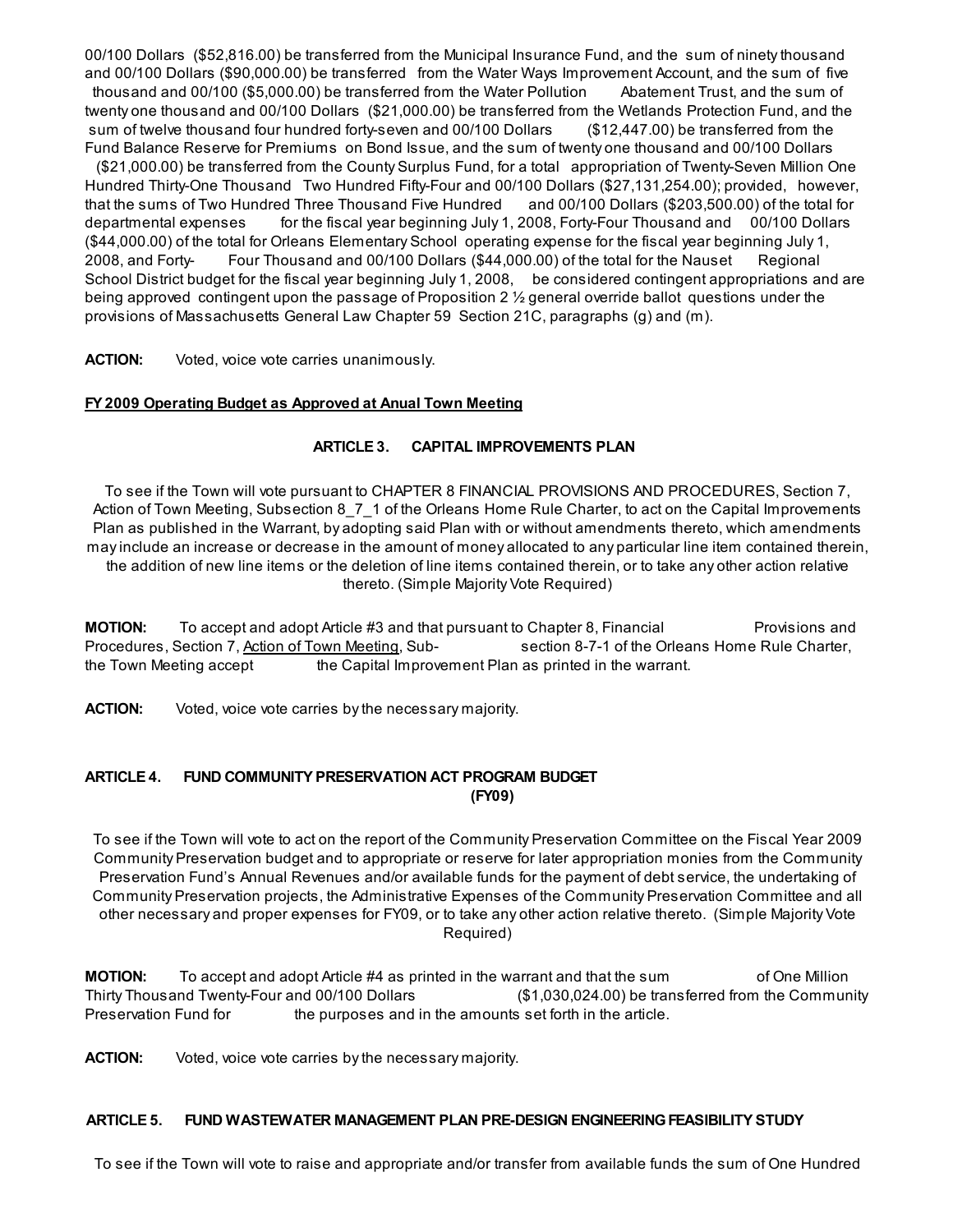Fifty Thousand and 00/100 Dollars (\$150,000.00) for the purpose of funding a feasibility study for pre-design engineering relative to the implementation of the comprehensive wastewater management plan (CWMP), and authorize the Board of Selectmen and/or Town Administrator to apply for and accept any Federal, State, County or other funds that may be available for this purpose and to enter into Intermunicipal Agreements for acceptance of any such grants or funds which shall be used to offset the total appropriation authorized herein, or to take any other action relative thereto. (Simple Majority Vote Required)

**MOTION:** To accept and adopt Article #5 as printed in the warrant and that the sum of One Hundred Fifty Thousand and 00/100 Dollars (\$150,000.00) be raised and appropriated for this purpose.

ACTION: Voted, voice vote carries unanimously.

# ARTICLE 6. Fund Water Quality Drainage Improvements

To see if the Town will vote to raise and appropriate, borrow and/or transfer from available funds the sum of Two Hundred Thousand and 00/100 Dollars (\$200,000.00), or any other sum, for the purpose of funding the design and construction of improvements to the town's drainage infrastructure systems, including all expenses incidental and related thereto; provided however that such vote shall not take effect until the Town votes to exempt from the limitations of total taxes imposed by Massachusetts General Law Chapter 59 § 21C (Proposition 2 1/2) amounts required to pay the principal and interest of the borrowing approved by such vote, and further authorize the Board of Selectmen and/or Town Administrator to apply for and accept any Federal, State, County or other funds that may be available for this purpose, and to enter into Intermunicipal Agreements for acceptance of any such grants or funds which shall be used to offset the total appropriation authorized herein, or to take any other action relative thereto. (2/3 Vote Required)

**MOTION:** To accept and adopt Article #6 as printed in the warrant and that the sum of Two Hundred Thousand and 00/100 Dollars (\$200,000.00) be appropriated for this purpose and for costs incidental and related thereto, the raise such appropriation the Treasurer, with approval of the Board of Selectmen, is authorized to borrow the sum of Two Hundred Thousand and 00/100 Dollars (\$200,000.00), pursuant to Massachusetts General Laws Chapter 44, section 7 clauses (1) (6), or any other enabling authority, and to issue bonds or notes of the Town therefore, provided however that this vote shall not take effect until the Town votes to exempt from the limitations on total taxes imposed by the Massachusetts General Law Chapter 59 Section 21C (Proposition 2 ½ so called) the amounts required to pay the principal and interest on the borrowing approved by such vote.

ACTION: Voted, voice vote carries unanimously.

# ARTICLE 7. Fund Town Pavement Management Program

To see if the Town will vote to raise and appropriate, borrow and/or transfer from available funds the sum of Four Hundred Thousand and 00/100 Dollars (\$400,000.00) for the purpose of funding the local share of the town's ongoing pavement management program to repair, resurface, and reconstruct town roadways, including all expenses incidental and related thereto; provided however that such vote shall not take effect until the Town votes to exempt from the limitations of total taxes imposed by Massachusetts General Law Chapter 59 § 21 C (Proposition 2 1/2) amounts required to pay the principal and interest of the borrowing approved by such vote and further authorize the Board of Selectmen and/or Town Administrator to apply for and accept any Federal, State, County or other funds that may be available for this purpose and to enter into Intermunicipal Agreements for acceptance of any such grants or funds which shall be used to offset the total appropriation authorized herein, or to take any other action relative thereto. (2/3 Vote Required)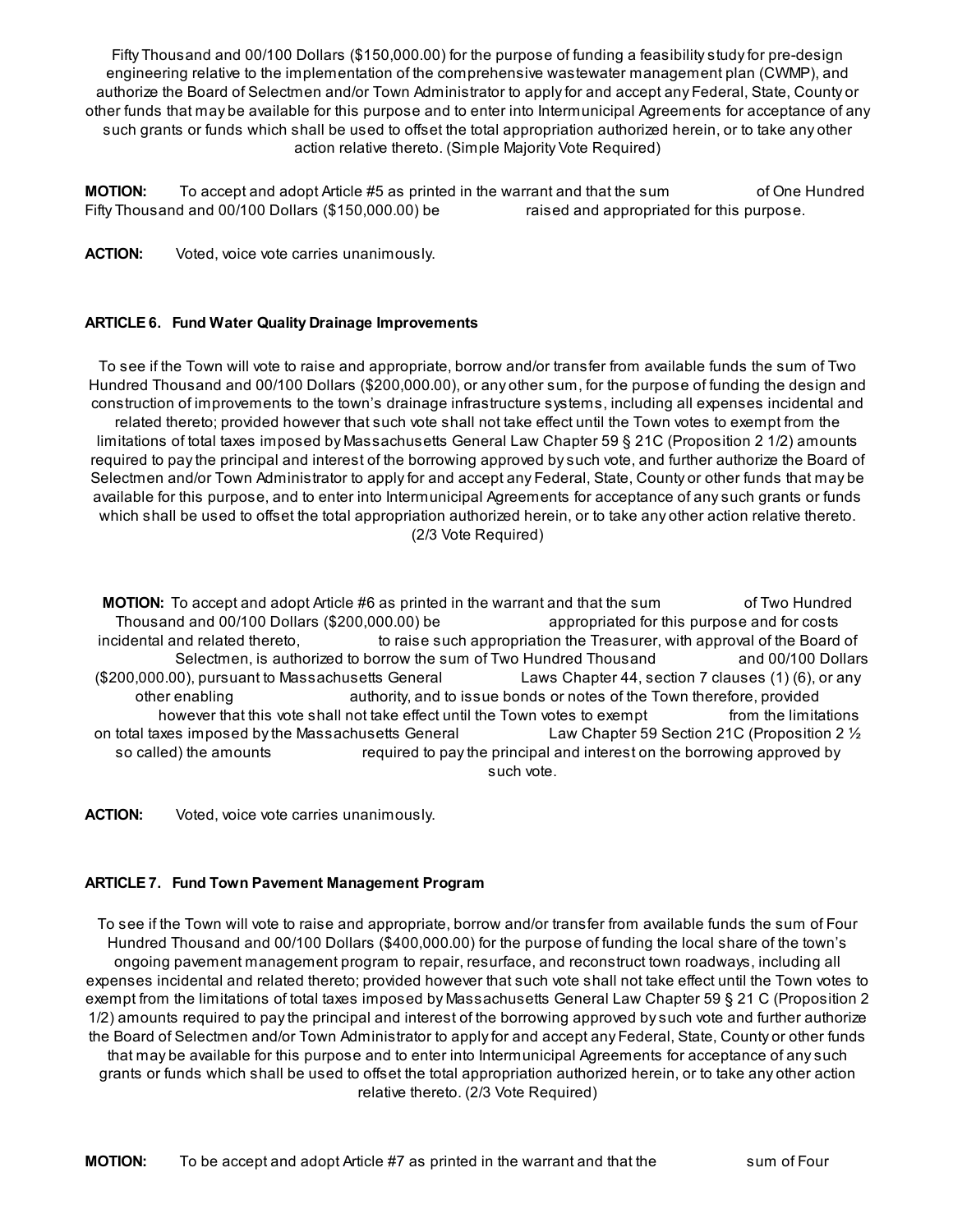Hundred Thousand and 00/100 Dollars (\$400,000.00) be appropriated for this purpose and for costs incidental and related thereto, the raise such appropriation the Treasurer, with approval of the Board of Selectmen, is authorized to borrow the sum of Four Hundred Thousand and 00/100 Dollars (\$400,000.00), pursuant to Massachusetts General Laws Chapter 44, section 7 clauses (1), (5) and (6), or any other enabling authority, and to issue bonds or notes of the Town therefore, provided however that this vote shall not take effect until the Town votes to exempt from the limitations on total taxes imposed by the Massachusetts General Law Chapter 59 Section 21C (Proposition 2  $\frac{1}{2}$  so called) the amounts required to pay the principal and interest on the borrowing approved by such vote

**ACTION:** Voted, voice vote carries by the necessary 2/3 majority.

# ARTICLE 8. Fund New Town Maintenance Facility Feasibility Study

To see if the Town will vote to raise and appropriate, and/or transfer from available funds the sum of Thirty-Five Thousand and 00/100 Dollars (\$35,000.00), or any other sum, for the purpose of funding a feasibility study for construction of a new Town Maintenance Facility, and authorize the Board of Selectmen and/or Town Administrator to apply for and accept any Federal, State, County or other funds that may be available for this purpose and to enter into Intermunicipal Agreements for acceptance of any such grants or funds which shall be used to offset the total appropriation authorized herein, or to take any other action relative thereto. (3/4 Vote Required)

**MOTION:** To accept and adopt Article #8 as printed in the warrant and that the sum of Thirty-Five Thousand and 00/100 Dollars (\$35,000.00) be raised and appropriated for this purpose.

ACTION: Voted, standing vote YES=437, NO=53, vote carries by the necessary 3/4 majority.

# ARTICLE 9. Fund Beach Snack Bar A/E Design

To see if the Town will vote to raise and appropriate, borrow and/or transfer from available funds the sum of Seventy-Five Thousand and 00/100 Dollars (\$75,000.00), or any other sum, for the purpose of preparing design plans for replacement of the existing snack bar facilities at both Nauset Beach and Skaket Beach, including all expenses incidental and related thereto; provided however that such vote shall not take effect until the Town votes to exempt from the limitations of total taxes imposed by Massachusetts General Law Chapter 59 § 21 C (Proposition 2 1/2) amounts required to pay the principal and interest of the borrowing approved by such vote and further authorize the Board of Selectmen and/or Town Administrator to apply for and accept any Federal, State, County or other funds that may be available for this purpose and to enter into Intermunicipal Agreements for acceptance of any such grants or funds which shall be used to offset the total appropriation authorized herein, or to take any other action relative thereto. (3/4 Vote Required)

**MOTION:** To accept and adopt Article #9 as printed in the warrant and that the sum of Seventy-Five Thousand and 00/100 Dollars (\$75,000.00) be appropriated for this purpose and for costs incidental and related thereto, to raise such appropriation the Treasurer, with approval of the Board of Selectmen, is authorized to borrow the sum of Seventy-Five Thousand and 00/100 Dollars (\$75,000.00), pursuant to Massachusetts General Laws Chapter 44, section 7 clause (21), or any other enabling authority, and to issue bonds or notes of the Town therefore, provided however that this vote shall not take effect until the Town votes to exempt from the limitations on total taxes imposed by the Massachusetts General Law Chapter 59 Section 21C (Proposition 2 ½ so called) the amounts required to pay the principal and interest on the borrowing approved by such vote.

MOTION: To lay Article # 9 on the table.

ACTION: Voted, voice vote fails to achieve the necessary majority to lay article on the table.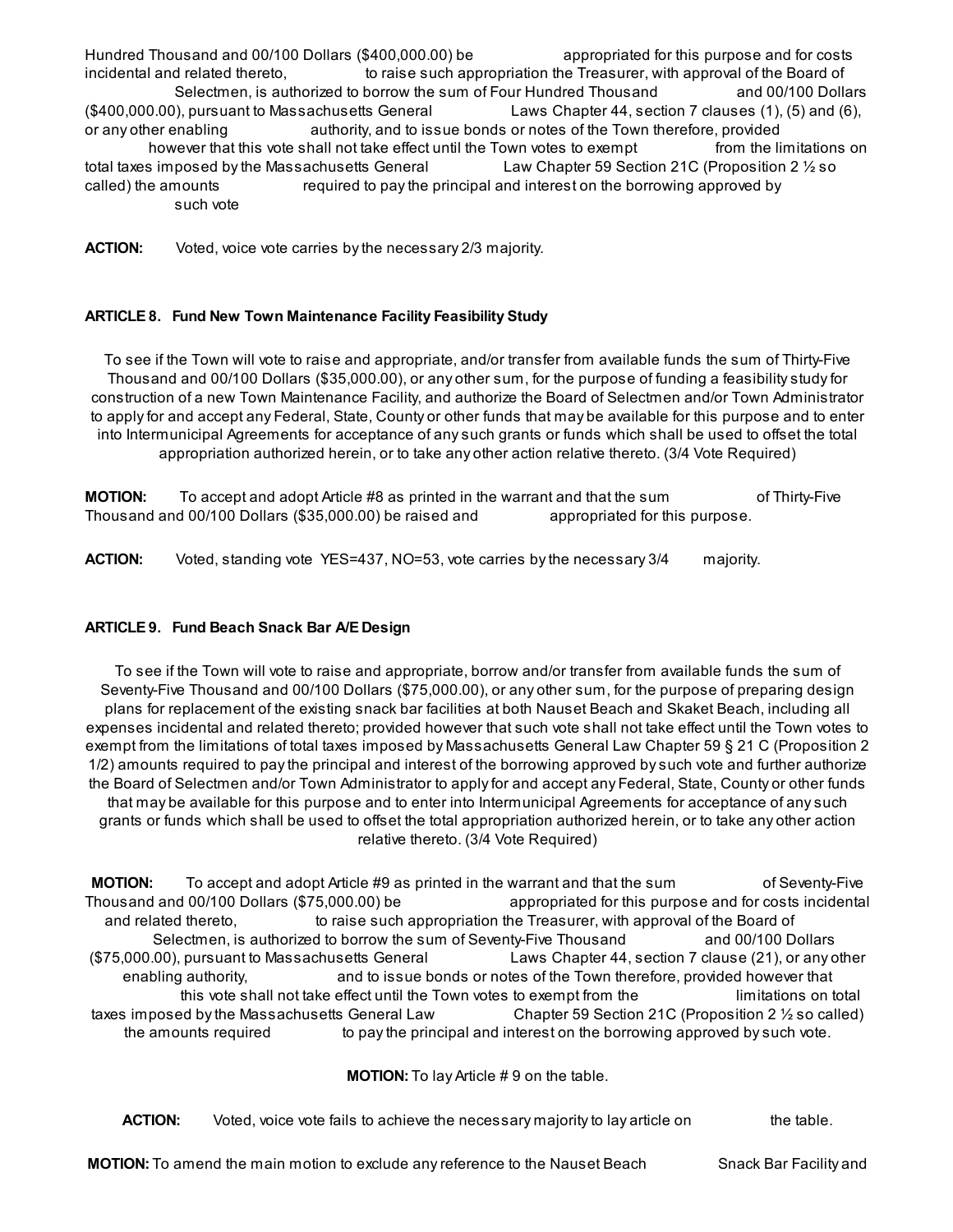ACTION: Voted, voice vote fails to achieve the necessary majority.

ACTION: On the main motion, voted, standing vote: YES=121, NO=328, vote fails to achieve the necessary 3/4 majority.

# ARTICLE 10. Fund New Police Station A/E Design

To see if the Town will vote to raise and appropriate, borrow and/or transfer from available funds the sum of Seven Hundred Thousand and 00/100 Dollars (\$700,000.00), or any other sum, for the purpose of preparing design plans for the construction of a new Police Station on South Orleans Road, including all expenses incidental and related thereto; provided however that such vote shall not take effect until the Town votes to exempt from the limitations of total taxes imposed by Massachusetts General Law Chapter 59 § 21 C (Proposition 2 1/2) amounts required to pay the principal and interest of the borrowing approved by such vote and further authorize the Board of Selectmen and/or Town Administrator to apply for and accept any Federal, State, County or other funds that may be available for this purpose and to enter into Intermunicipal Agreements for acceptance of any such grants or funds which shall be used to offset the total appropriation authorized herein, or to take any other action relative thereto. (3/4 Vote Required)

MOTION: To accept and adopt Article #10 as printed in the warrant and that the sum of Seven Hundred Thousand and 00/100 Dollars (\$700,000.00) be appropriated for this purpose and for costs incidental and related thereto, to raise such appropriation the Treasurer, with approval of the Board of Selectmen, is authorized to borrow the sum of Seven Hundred Thousand and 00/100 Dollars (\$700,000.00), pursuant to Massachusetts General Laws Chapter 44, section 7 clause (21), or any other enabling authority, and to issue bonds or notes of the Town therefore, provided however that this vote shall not take effect until the Town votes to exempt from the limitations on total taxes imposed by the Massachusetts General Law Chapter 59 Section 21C (Proposition 2 ½ so called) the amounts required to pay the principal and interest on the borrowing approved by such vote.

MOTION: To indefinitely postpone Article #10.

# MOTION: To move the question to indefinitely postpone.

| <b>ACTION:</b> Voted, voice vote carries by the necessary 4/5 majority to move the<br>postpone. | question to indefinitely |
|-------------------------------------------------------------------------------------------------|--------------------------|
| <b>ACTION:</b> Voted, voice vote fails to achieve the necessary majority to indefinitely        | postpone.                |
| <b>MOTION:</b> To move the question relative to the main motion.                                |                          |
| <b>ACTION:</b> Voted, voice vote carries by the necessary 4/5 majority.                         |                          |
| <b>ACTION:</b> On the main motion, voted, standing vote: YES=357, NO=86, passes by<br>majority. | the necessary 3/4        |

#### ARTICLE 11. Fund Development of New Well #8

To see if the Town will vote to raise and appropriate, borrow and/or transfer from available funds the sum of Two Hundred Fifty Thousand and 00/100 Dollars (\$250,000.00), or any other sum, for the purpose of developing a new well #8, including all expenses incidental and related thereto, and further authorize the Board of Selectmen and/or Town Administrator to apply for and accept any Federal, State, County or other funds that may be available for this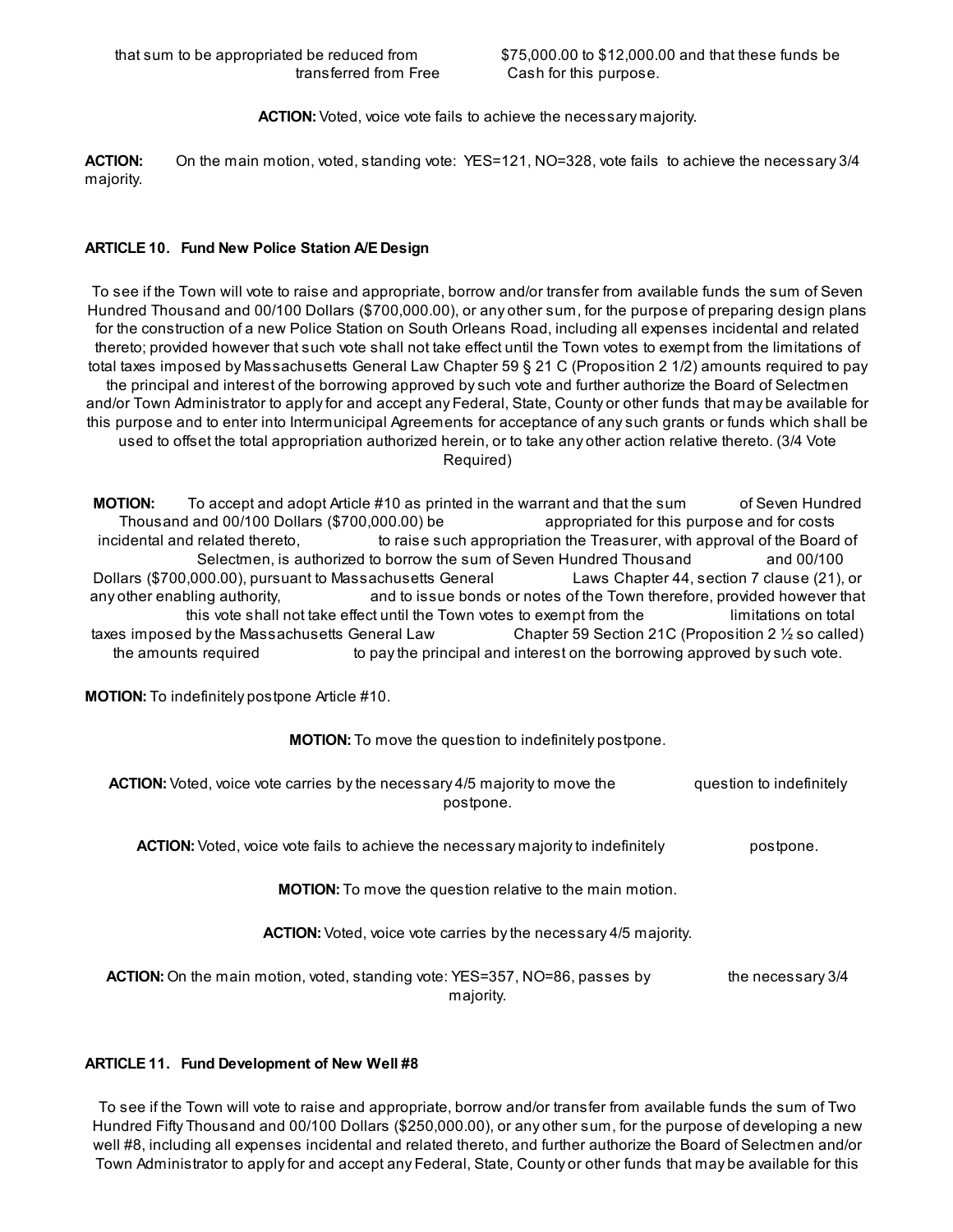purpose and to enter into Intermunicipal Agreements for acceptance of any such grants or funds which shall be used to offset the total appropriation authorized herein, or to take any other action relative thereto. (2/3 Vote Required)

**MOTION:** To accept and adopt Article #11 as printed in the warrant and that the sum of Two Hundred Fifty Thousand and 00/100 Dollars (\$250,000.00) be appropriated for this purpose and for costs incidental and related thereto, to raise such appropriation the Treasurer, with approval of the Board of Selectmen, is authorized to borrow the sum of Two Hundred Fifty Thousand and 00/100 Dollars (\$250,000.00), pursuant to Massachusetts General Laws Chapter 44, section 8 clause (4), or any other enabling authority, and to issue bonds or notes of the Town therefore.

ACTION: Voted, voice vote carries unanimously.

# ARTICLE 12. ACCEPT TRANSPORTATION BOND BILL FUNDS

To see if the Town will vote to authorize the Board of Selectmen to accept and enter into a contract for the expenditure of any funds allocated or to be allocated from year to year by the Commonwealth of Massachusetts and/or Barnstable County for the construction, reconstruction and improvements of roads and bikeways within the Town of Orleans, or to take any other action relative thereto. (Simple Majority Vote Required)

**MOTION:** To accept and adopt Article #12 and that said funds and their earned interest shall be expended to repair and resurface certain Town roads under the direction of the Board of Selectmen.

ACTION: Voted, voice vote carries unanimously.

#### ARTICLE 13. HOLDING STATE HARMLESS FOR WORK

To see if the Town will vote to assume liability in the manner provided by Section 29 of Chapter 91 of the General Laws, as most recently amended by Chapter 5 of the Acts of 1955, for all damages that may be incurred by work to be performed by the Massachusetts Department of Environmental Management for the improvement, development, maintenance and protection of tidal and non-tidal rivers and streams, harbors, tide\_waters, foreshores and shores along a public beach, in accordance with Section 11 of Chapter 91 of the General Laws and authorize the Selectmen to execute and deliver a bond of indemnity therefore to the Commonwealth, or to take any other action relative thereto. (Simple Majority Vote Required)

**MOTION:** To accept and adopt Article #13 as printed in the warrant.

ACTION: Voted, voice vote carries unanimously.

# ARTICLE 14. AUTHORIZATION TO SELL SURPLUS EQUIPMENT & ACCEPT GIFTS

To see if the Town will vote to authorize the Town Administrator to dispose of surplus supplies and equipment under such terms and conditions as the Town Administrator deems advisable, provided all proceeds from any such disposition are returned to the General Fund, and to accept any gift items that may be given to the Town on behalf of the citizens of Orleans, or to take any other action relative thereto. (Simple Majority Vote Required)

**MOTION:** To accept and adopt Article #14 as printed in the warrant.

ACTION: Voted, voice vote carries unanimously.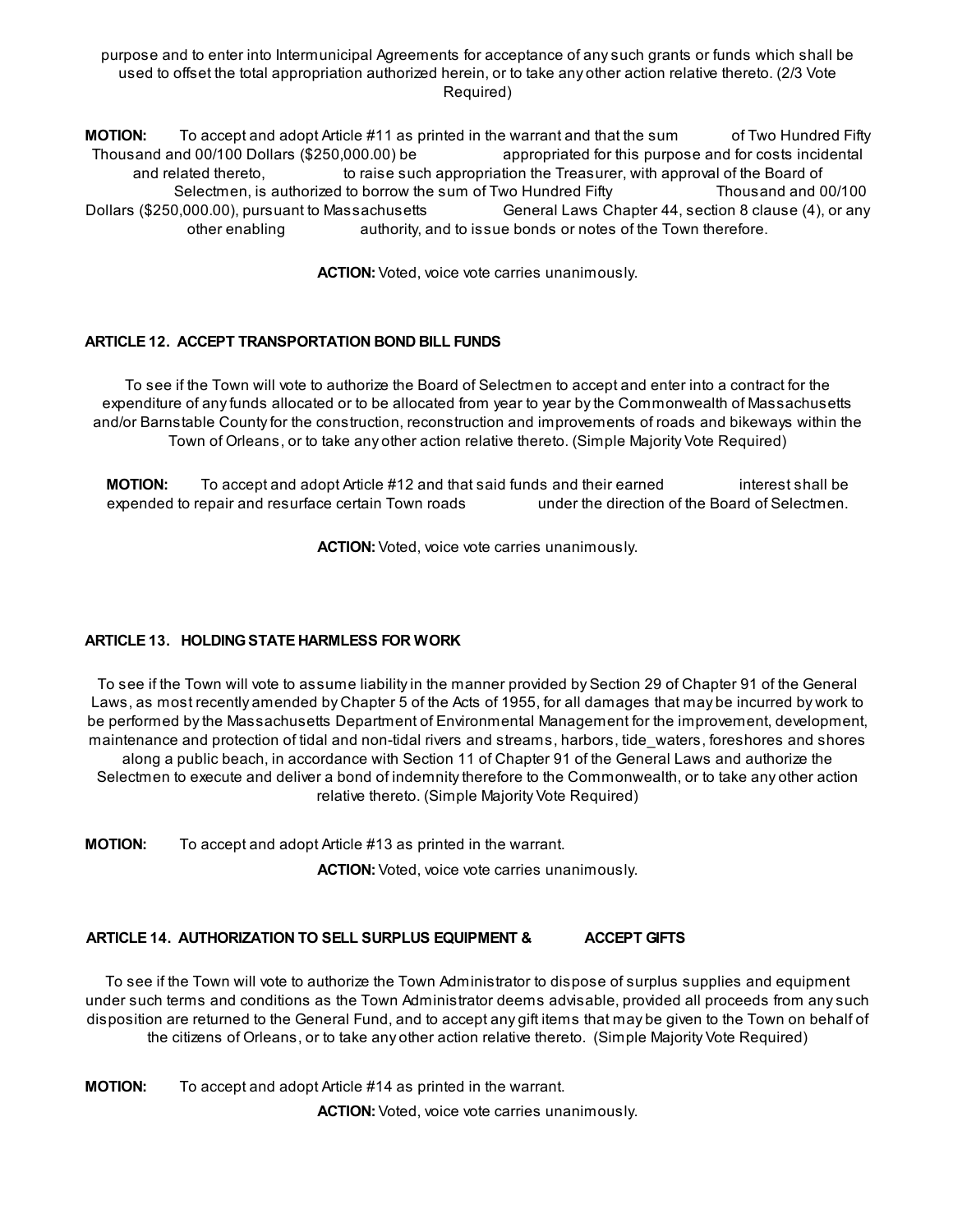# ARTICLE 15. ADOPT M.G.L. CHAPTER 44, SECTION 53E ½ - REVOLVING **ACCOUNTS**

To see if the Town will vote to authorize the establishment of the following Revolving Accounts, in accordance with Massachusetts General Law Chapter 44, § 53E 1/2;

- The Home Composting Bin/Recycling Containers Account, said account not to exceed Fifteen Thousand and 00/100 Dollars (\$15,000.00). The Account will be used to purchase additional composting bins and recycling containers. Said funds to be spent under the direction of the department manager and the Town Administrator.
- The Council on Aging Account, said account not to exceed Seventy-Five Thousand and 00/100 Dollars (\$75,000.00). Monies on hand in the Account will be used to fund programs, class instructor fees, fees for reservations and tickets related to trips and functions, and an annual volunteer appreciation function. All funds

to be spent under the direction of the department manager and the Town Administrator. The Conservation Properties Account, said account not to exceed Ten Thousand and 00/100 Dollars (\$10,000.00). The Account will be used to pay utility bills and other necessary expenses associated with the rental of the Town owned properties under the jurisdiction and control of the Conservation Commission. Said funds to be spent under the direction of the Conservation Commission and the Town Administrator.

- The Gavigan Property Account, said account not to exceed Eighteen Thousand and 00/100 Dollars (\$18,000.00). The Account will be used to pay utility and other necessary expenses associated with the rental of the property located on Wildflower Lane. Said funds to be spent under the direction of the department manager and the Town Administrator.
- The Cultural Council Awards Account, said account not to exceed Two Thousand and 00/100 Dollars (\$2,000.00). The Account will be used for awarding of cash prizes for participants and reception expenses for special art gallery showings. Said funds to be spent under the direction of the Cultural Council and the Town Administrator.

Or to take any other action relative thereto to. (Simple Majority Vote Required)

**MOTION:** To accept and adopt Article #15 as printed in the warrant and that the Revolving Accounts as set forth in the article be established in accordance with Massachusetts General Law Chapter 44, Section 53E ½.

ACTION: Voted, voice vote carries unanimously.

# ARTICLE 16. ADOPT M.G.L. CH. 71, § 16B – ASSESSMENT FORMULA – NAUSET REGIONAL SCHOOLS

To see if the Town will vote to accept the provisions of Massachusetts General Law Chapter 71, § 16B, which would reallocate the sum of the member towns' contribution to the Nauset Regional School District in accordance with the Regional Agreement rather than the Education Reform Formula, so-called, or to take any other action relative thereto. (Simple Majority Vote Required)

**MOTION:** To be accept and adopt Article #16 as printed in the warrant. ACTION: Voted, voice vote carries unanimously.

# ARTICLE 17. APPROVE NON-UNION EMPLOYEE COLA (FY09) (PERSONNEL BYLAW PLANS A, B, D & E)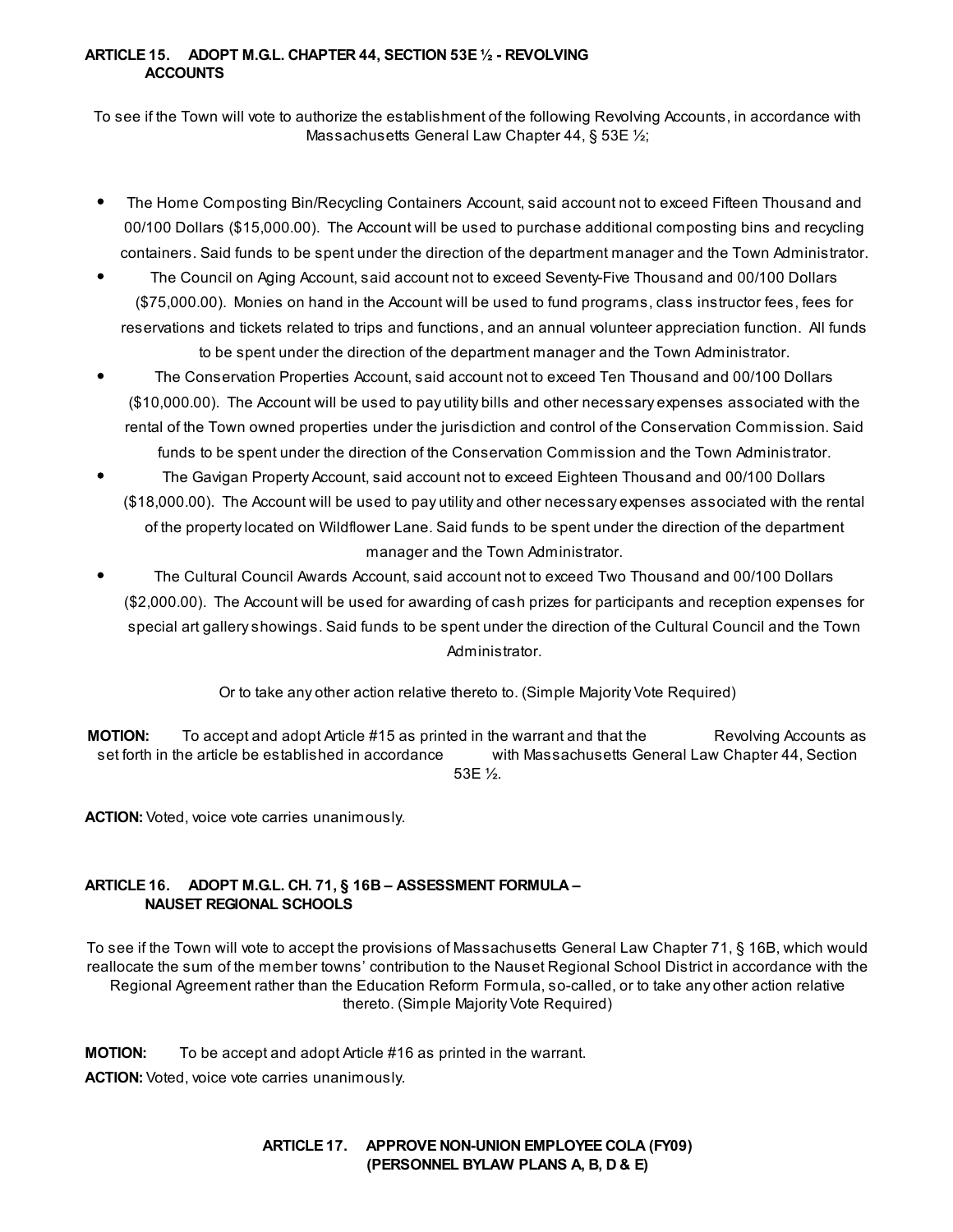To see if the Town will vote to adopt an amendment to the Personal Bylaw Compensation Plans A, B, D, and E for the period July 1, 2008 to June 30, 2009, which amendment provides for a general cost of living wage increase for those employees who are covered by such Plans, or to take any other action relative thereto. (Simple Majority Vote Required)

**MOTION:** To accept and adopt Article #17 as printed in the warrant.

ACTION: Voted, voice vote carries unanimously.

# ARTICLE 18. FUND ELECTED OFFICIALS COMPENSATION (FY09)

To see if the Town will vote to fix the salaries of elected officials for the twelve month period beginning July 1, 2008 as follows:

> 1) Board of Selectmen (5) \$1,000.00 each 2 Moderator (1) \$ 150.00 3) Constables (2) \$ 100.00 each

and to raise and appropriate and/or transfer from available funds the sum of Five Thousand Three Hundred Fifty and 00/100 Dollars (\$5,350.00), or any other sum, for this purpose, or to take any other action relative thereto. (Simple Majority Vote Required)

**MOTION:** To accept and adopt Article #18 as printed in the warrant and that the sum of Five Thousand Three Hundred Fifty and 00/100 Dollars (\$5,350.00) be raised and appropriated for this purpose.

ACTION: Voted, voice vote carries unanimously.

# ARTICLE 19. FUND VISITOR MANAGEMENT SERVICES BY ORLEANS CHAMBER OF COMMERCE / ORLEANS IMPROVEMENT ASSOCIATION

To see if the Town will vote to raise and appropriate and/or transfer from available funds the sum of Twenty-Six Thousand Two Hundred Fifty and 00/100 Dollars (\$26,250.00), or any other sum, to be spent under the direction of the Orleans Chamber of Commerce, Inc. and the Board of Selectmen for the purposes of managing summer visitors, making the Town more user-friendly and improving the visual image of the Town, or to take any other action relative thereto. (Simple Majority Vote Required)

**MOTION:** To accept and adopt Article #19 as printed in the warrant and that the sum of Twenty-Six Thousand Two Hundred Fifty and 00/100 Dollars (\$26,250.00), be raised and appropriated for this purpose.

ACTION: Voted, voice vote carries unanimously.

#### ARTICLE 20. FUND HUMAN SERVICES AGENCIES AGREEMENTS (FY09)

To see if the Town will vote to raise and appropriate and/or transfer from available funds the sum of Seventy-two Thousand Five Hundred Ninety-Five Dollars (\$72,595.00), or any other sum, to fund the following human services organizations for the period July 1, 2008 to June 30, 2009.

GROUP NAME AMOUNT AIDS Support Group of Cape Cod 2,000 Big Brothers/Big Sisters of Cape Cod 5,000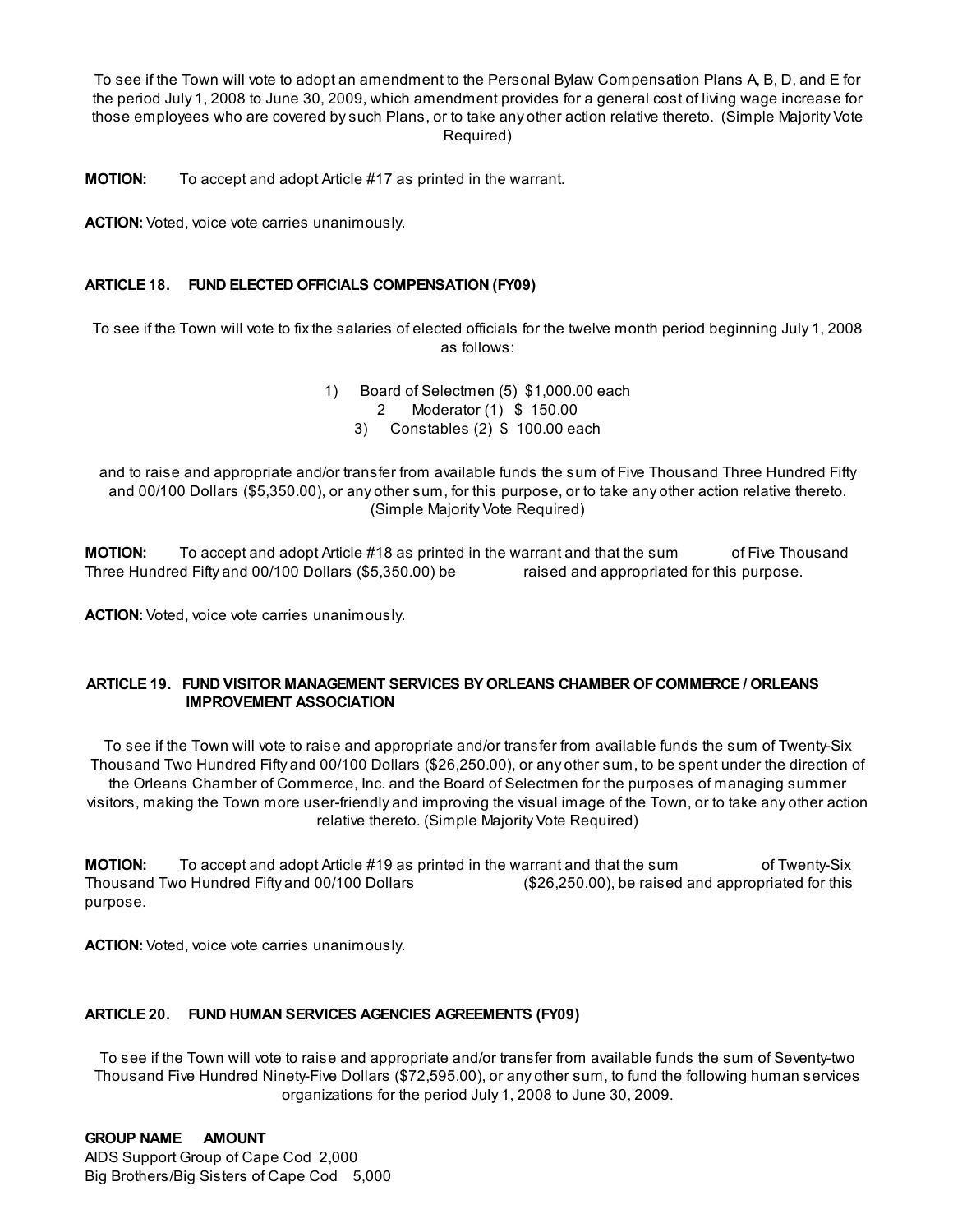Cape Cod Child Development 2,500 Cape Cod Human Services 6,260 capeAbilities 5,800 Community Connections 1,200 Consumer Assistance Council 210 Elder Services of Cape Cod and the Islands 2,500 Gosnold, Inc. 8,280 Independence House, Inc. 4,500 Interfaith Council for the Homeless 4,180 Legal Services 3,000 Lower Cape Outreach Council 6,200 Orleans After School Activities Program 14,200 Outer Cape Health Services 5,965 Sight Loss Services, Inc. 800

#### TOTAL \$72,595

(Simple Majority Vote Required)

**MOTION:** To accept and adopt Article #20 as printed in the warrant, and that the sum of Seventy-two Thousand Five Hundred Ninety-Five Dollars (\$72,595.00) be raised and appropriated for this purpose.

ACTION: Voted, voice vote carries unanimously.

#### ARTICLE 21. Juice Bar FUNDING– BY PETITION

To see if the Town will vote to raise and appropriate and/or transfer from available funds the sum of five thousand and 00/100 (\$5000.00) dollars to finance operational costs relative to the operation of the Juice Bar for Orleans students from the Nauset Regional School District and to authorize the Board of Selectmen to enter into a contract and expend such funds for this purpose, or to take any other action relative thereto. The Juice Bar, a substance free alternative for teens of the Nauset region located in Orleans, is operated and managed by the Nauset Together We Can Prevention Council, Inc., a non-profit organization. (Simple Majority Vote Required)

**MOTION:** To accept and adopt Article #21 as printed in the warrant and the sum of Five Thousand and 00/100 Dollars (\$5,000.00) be raised and appropriated for this purpose.

ACTION: Voted, voice vote carries by the necessary majority.

#### PROCEDURAL MOTION

John p. Hinckley, Jr., Board of Selectmen Chair, made a motion that the Annual Town Meeting be adjourned to tomorrow evening, May 13, 2008 at 6:30 p.m., at the Nauset Regional Middle School Gymnasium.

ACTION: Voted, voice vote carries unanimously.

The Annual Town Meeting was adjourned at 10:12 p.m.

Annual Town Meeting was re-opened on Tuesday, May 13, 2008 at 7:11 a.m. by Moderator Duane Landreth when Town Clerk, Cynthia S. May, declared a quorum of 269 voters was present.

#### ARTICLE 22. AMEND THE ZONINGBYLAWS SECTION 164-6, Zoning Map

To see if the Town will vote to amend the Orleans Zoning Bylaws and the Orleans Zoning Map by changing the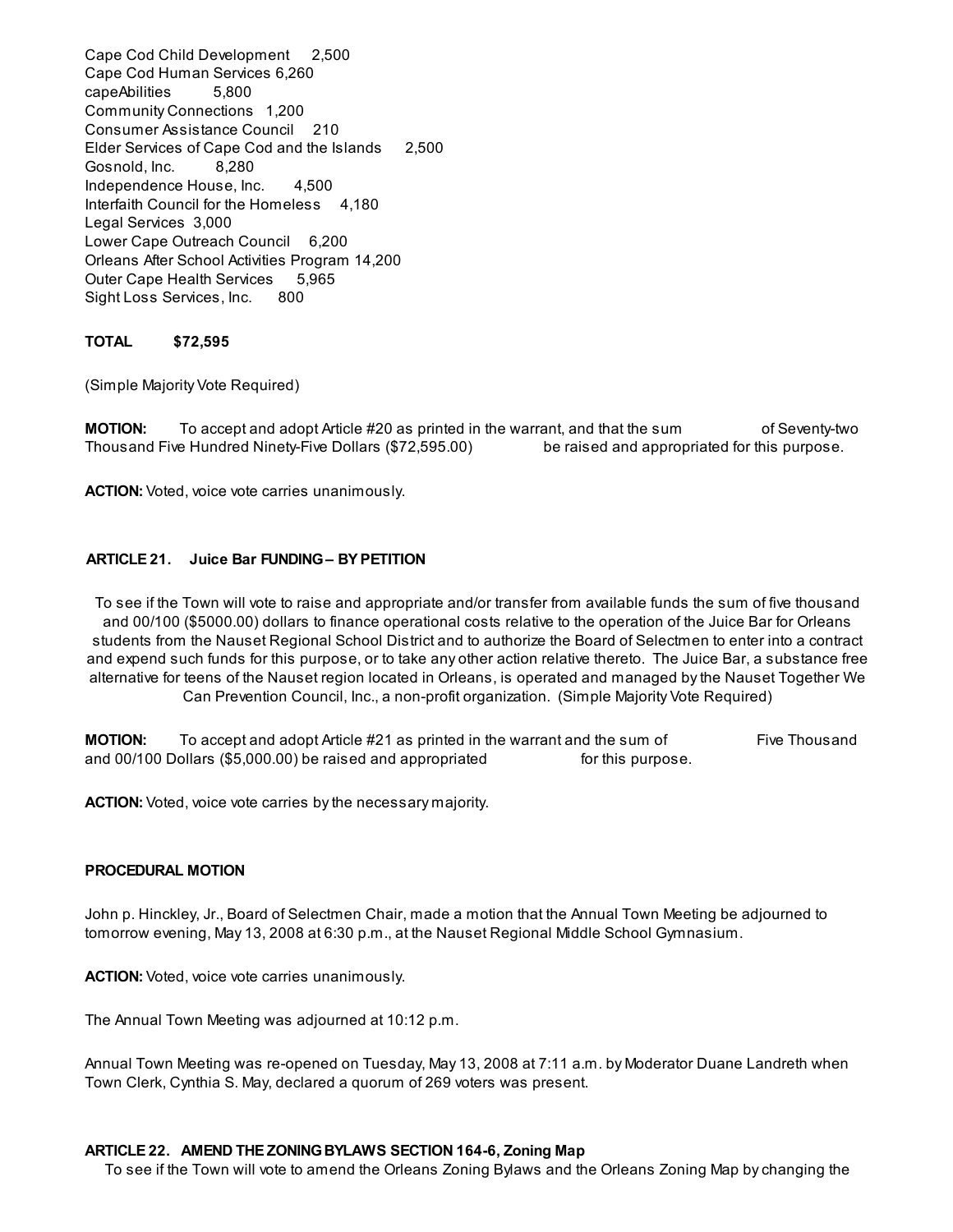zoning designation set forth on the existing Zoning Map from Seashore Conservancy (SC) to Residence District (R), or from Residence District (R) to Seashore Conservancy (SC), in the area of East Orleans and the Atlantic Coast as shown on a map entitled "Exhibit A" dated 12/11/2007. A copy of the map is on file with the Town Clerk. The proposed changes will affect all or portions of each of the following parcels, as shown on said map (all references are to current Orleans Assessor's map and parcel information):

| <b>MAP</b> | <b>PARCEL</b> | <b>ADDRESS</b>            | <b>CHANGE</b> |
|------------|---------------|---------------------------|---------------|
| 30         | 23            | <b>24 ASPINET ROAD</b>    | SC to R       |
| 30         | 55            | <b>19 SURF PATH</b>       | SC to R       |
| 30         | 33            | <b>17 SURF BOAT LANE</b>  | SC to R       |
| 30         | 34            | <b>16 PENDLETON DRIVE</b> | SC to R       |
| 30         | 56            | <b>17 SURF PATH</b>       | SC to R       |
| 30         | 59            | 10 SURF PATH              | SC to R       |
| 30         | 65            | 227 BEACH ROAD            | SC to R       |
| 38         | $16-1$        | 26 HUBLER LANE            | SC to R       |
| 22         | 84            | 7 INLET ROAD              | SC to R       |
| 30         | 13            | 0 ASPINET ROAD            | R to SC       |
| 30         | 15            | 40 ASPINET ROAD           | R to SC       |
| 30         | 21            | <b>ASPINET ROAD</b>       | R to SC       |
| 30         | 22            | 32 ASPINET ROAD           | R to SC       |
| 30         | 57            | <b>15 SURF PATH</b>       | R to SC       |

And furthermore that the Zoning Bylaws §164-6.A. be amended to make reference to the proposed change of the Zoning Map, or to take any other action relative thereto. (2/3 vote required)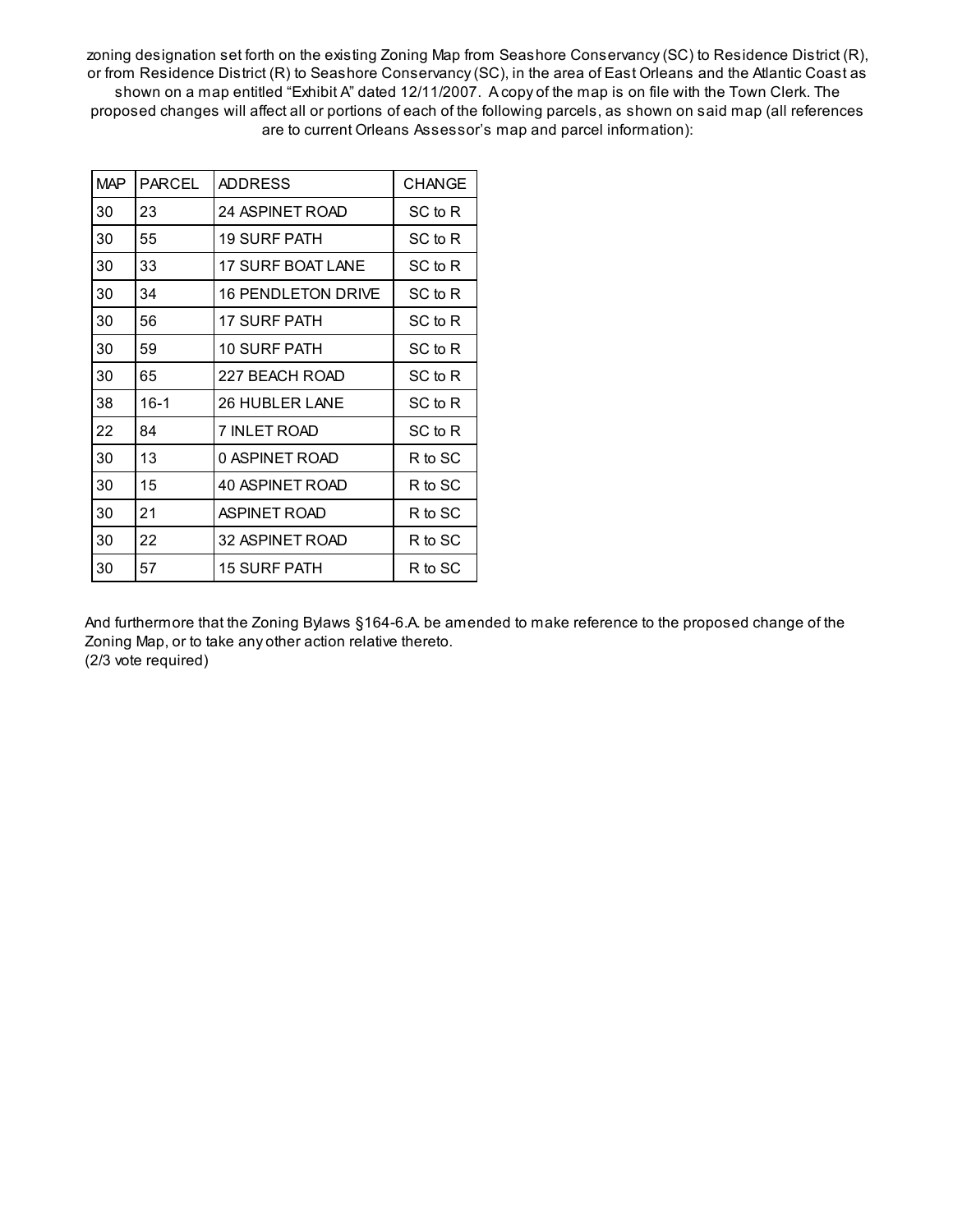



ACTION: Voted, voice vote carries unanimously.

# PLANNING BOARD REPORT

Article 22 proposes a change to the Zoning Map. The article amends the Orleans Zoning Map to be consistent with the boundary of the Cape Cod National Seashore.

The Planning Board held a public hearing on January 8, 2008. Notice of the proposal was mailed to affected property owners. 40 residents were in attendance. There were no comments on the proposal. The board voted unanimously to forward this article to the Town Meeting and recommend its approval.

The Town's Seashore Conservancy (SC) District was created in 1963 to further the preservation of the Cape Cod National Seashore.

Recently, the Town was provided a copy of the official boundary of the National Seashore and found that it does not match exactly with the Town's Zoning Map.

The district allows conservation and recreation uses among others, and also allows single family homes with larger setback requirements.

Under this article, the 5 parcels are proposed to be included in the SC District. They are owned by the federal government; 9 parcels are proposed to be removed from the SC District. They are either already developed or are undevelopable.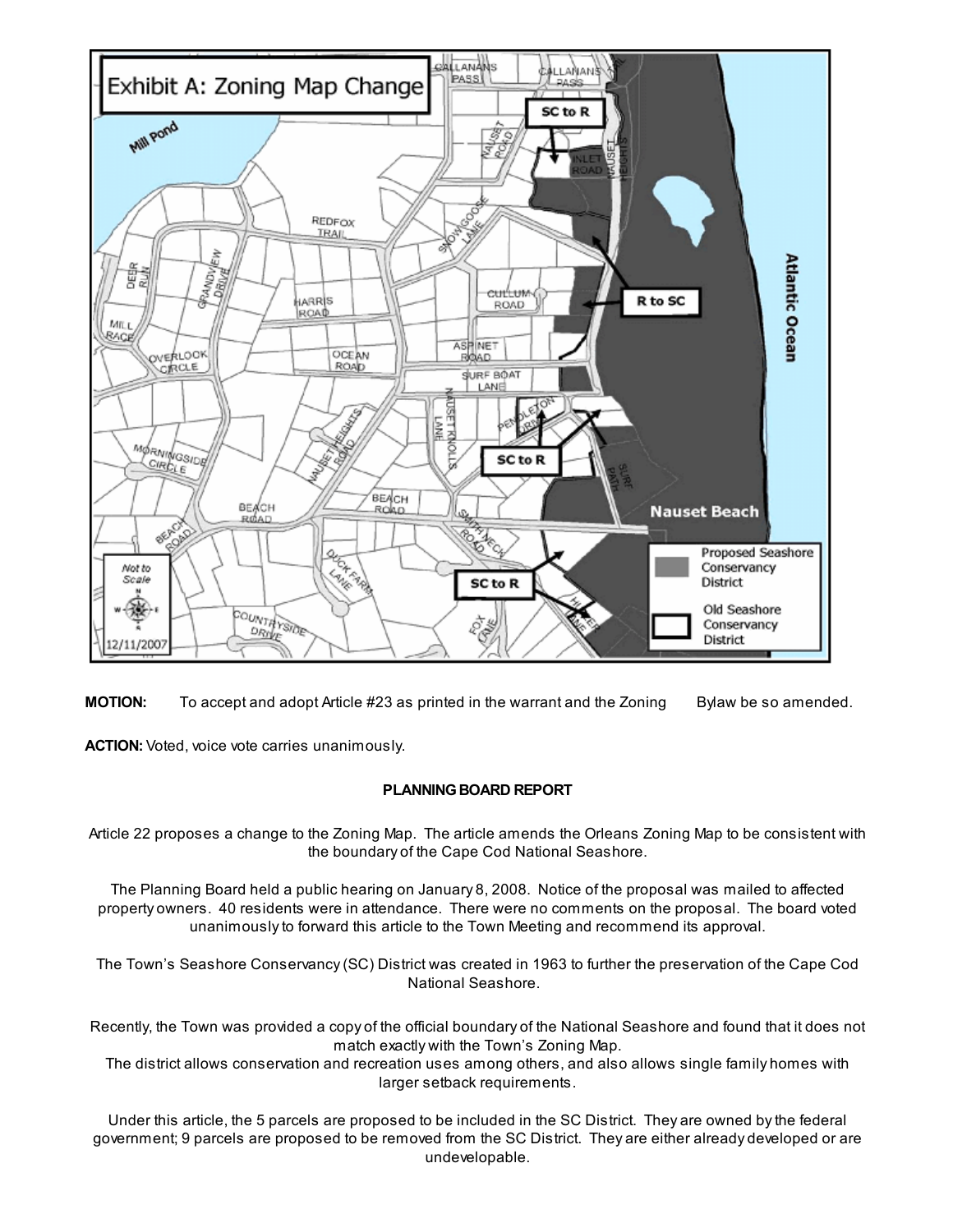This article will not make any parcels buildable or restrict building on any lots. The article simply creates a local zoning boundary that is consistent with the National Seashore boundary.

We request your approval of Article 22.

Respectfully Submitted,

John Fallender, Chairman Orleans Planning Board

# ARTICLE 23. AMEND THE ZONING BYLAWS SECTION 164-21, Schedule of Lot Yard and Bulk Requirements.

To see if the Town will vote to amend the Orleans Zoning Bylaws 164-21.A NOTES #5 to insert the following new language and delete the language indicated with a strikethrough:

The building coverage in a Residential District shall not exceed fifteen percent (15%) of the buildable upland. However, building coverage in a Residential District shall not exceed four thousand (4,000) square feet without the issuance of a Special Permit under the provisions of 164-44. The Zoning Board of Appeals shall also refer said projects to the Architectural Review Committee for an advisory opinion under 164-33.1.E.4 and 164-33.1.E.5. In no event shall the board of appeals be authorized to grant a Special Permit which would result in building coverage which exceeds fifteen percent (15%) of the buildable upland.

And furthermore to see if the Town will vote to amend the Orleans Zoning Bylaws section 164-33.1 C, Architectural Review, to include the following new language:

The Architectural Review Committee shall also be authorized to issue findings under 164-33.1 E 4 and 164-33.1 E 5 on projects referred by the Orleans Zoning Board of Appeals under 164-21, Note 5.

(2/3 vote required)

MOTION: To indefinitely postpone Article #23.

ACTION: Voted, voice vote carries unanimously.

#### ARTICLE 24. AMEND THE ZONINGBYLAWS SECTION 164-4 Definitions.

To see if the Town will vote to amend the Orleans Zoning Bylaws 164-4 and add the following new language and delete the language indicated with a strikethrough:

APARTMENT - A structure, regardless of form of tenure, containing three (3) or more dwelling units, or a mixed-use structure containing three (3) or more dwelling units having a majority of floor area devoted to non-residential use [ATM 5/11/98 Article 30], except that up to three four  $(3 4)$  dwelling units may be contained in a commercial structure in the Village Center District without being considered an apartment (See §164-32 and §164-19.1). [ATM 5/7/2001 Article 33]

BUILDABLE UPLAND — That land which is **contiguous** and not in the Conservancy District and which is not swamp, pond, bog, dry bog, marsh or an area of exposed groundwater and which is not subject to flooding from storms and mean high tides or is not located in the FEMA flood zone 100-year base flood elevation. (See § 164-23 and § 164-20.) (2/3 vote required)

MOTION: To accept and adopt Article #24 as printed in the warrant and the Zoning Bylaw be so amended.

ACTION: Voted, voice vote carries unanimously.

PLANNING BOARD REPORT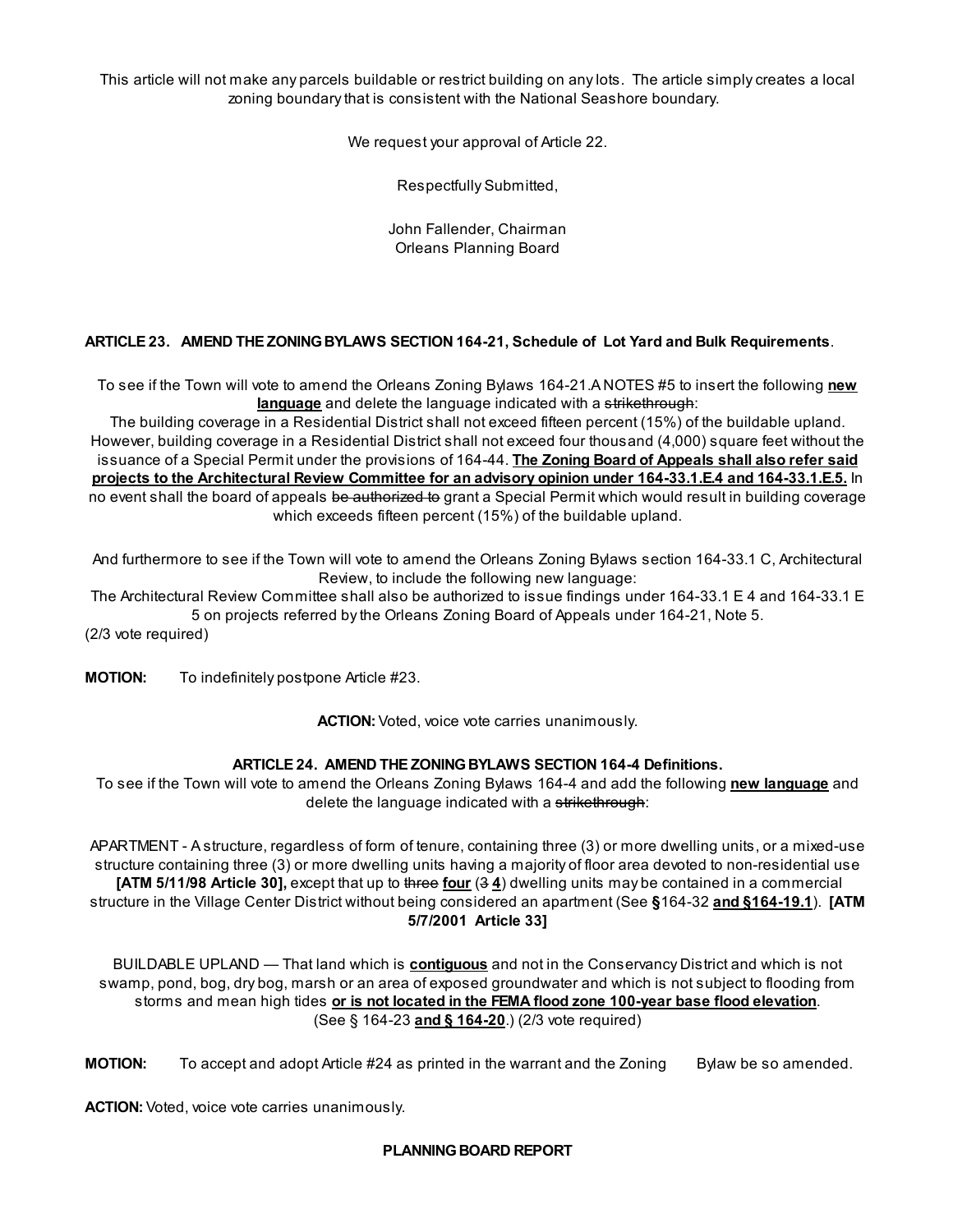The Planning Board held a public hearing on January 8, 2008. 40 residents were in attendance. No public comments were made on the proposal. The board voted unanimously to forward this article to the Town Meeting and recommend its approval.

The definition of "apartment" will be amended to reflect an approval by the 2007 Annual Town Meeting. You will recall that the voters approved a change in the Village Center District that allows up to 4 apartments in a commercial building with special conditions. This year's amendment corrects an oversight and proposes to change the definition to be consistent with what is allowed.

The second change is to the definition of "buildable upland".

Currently, the Building Commissioner has interpreted that buildable upland may not include land that is in the flood zone. This interpretation is implied in the existing definition, but is made more clear in the proposed language.

The Planning Board agrees that the interpretation is correct and wishes to affirm the definition in the bylaw, so that land within the 100-year flood zone is not considered buildable upland.

Respectfully Submitted, John Fallender, Chairman

# ARTICLE 25. TRANSFER WATER SERVICE CONNECTION

To see if the Town will vote to transfer the sum of Fifty Thousand and 00/100 Dollars (\$50,000.00), or any other sum, from the Water Service Connection Funds Reserved for Appropriation Account to the Water Service Connection Account, or to take any other action relative thereto. (Simple Majority Vote Required)

**MOTION:** To accept and adopt Article #25 as printed in the warrant and the sum of Fifty Thousand and 00/100 Dollars (\$50,000.00) be transferred from the Water Reserve for Appropriations Account to the Water Service Expense **Account** for this purpose.

ACTION: Voted, voice vote carries unanimously.

# ARTICLE 26. Adopt m.g.l. "Jackie's Law" trench safety provisions

To see if the Town will, pursuant to M.G.L. c. 82A, § 2, vote to authorize and designate the Selectmen to designate the Board or Officer to issue permits for the purpose of creating a "trench" as that term is defined by M.G.L .c. 82A, § 4 and 520 CMR 14.00, or to take any other action relative thereto. (Simple Majority Vote Required)

**MOTION:** To accept and adopt Article #26 as printed in the warrant.

ACTION: Voted, voice vote carries unanimously.

# ARTICLE 27. AMEND GENERAL BYLAW, CH. 88 – DRAINAGE AND EROSION AND SEDIMENT CONTROL

To see if the Town will vote to adopt Chapter 88, Drainage and Erosion Control as follows.

# Drainage and Erosion Control

Purpose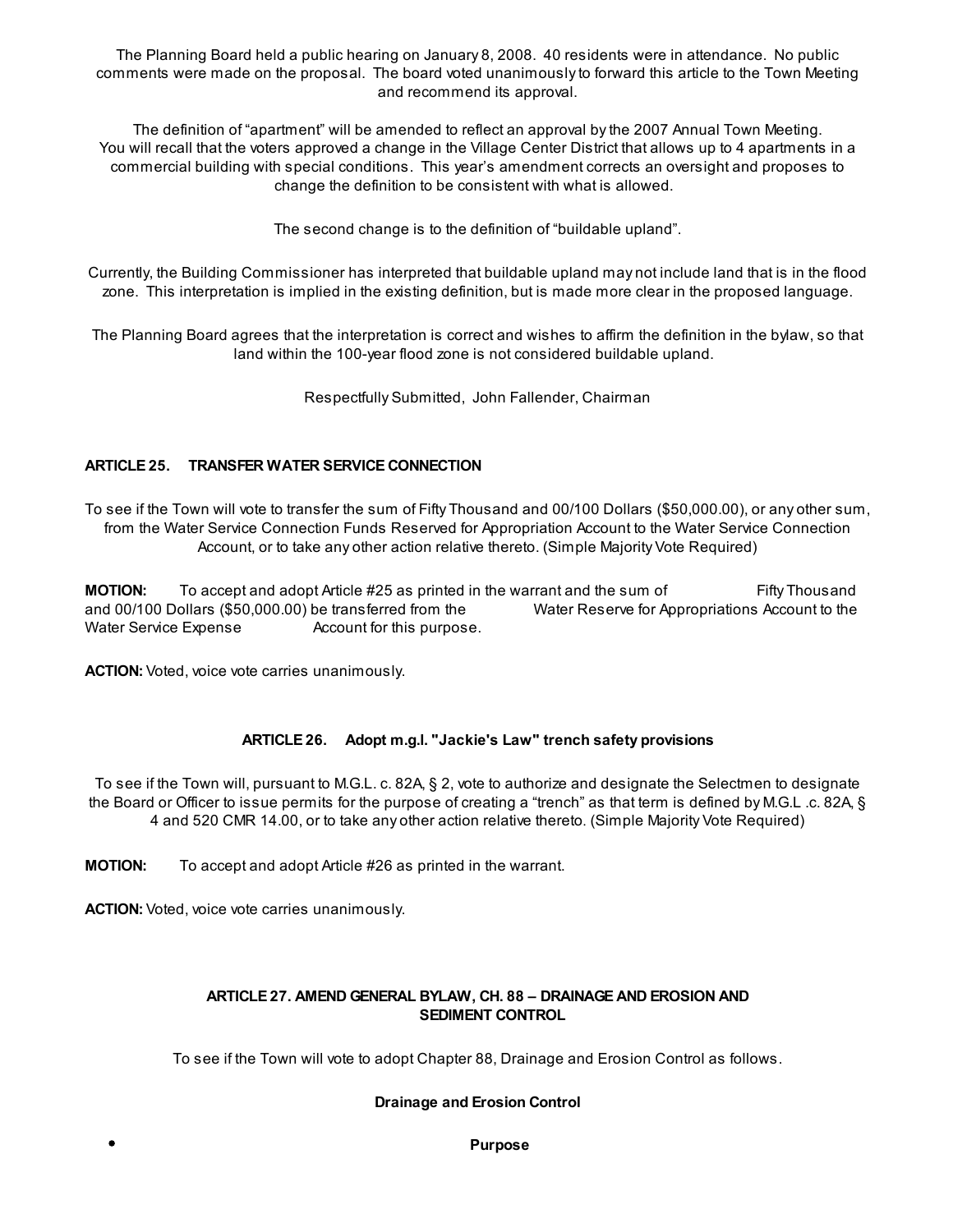The purpose of this Bylaw is to protect, maintain and enhance the public health, safety, environment and general welfare by establishing minimum requirements to control the adverse effects of stormwater runoff and erosion. Through proper management of stormwater, sediment and erosion controls this bylaw safeguards the public health, safety, environment and general welfare of the public. This Bylaw serves to protect water and groundwater resources, promote groundwater recharge and prevent flooding.

#### Applicability

The requirements of this bylaw shall apply to existing development, new development, and redevelopment projects to minimize adverse impacts of erosion and stormwater runoff offsite and downstream which would be borne by abutters, townspeople and the general public. The Board of Selectmen may delegate from time to time certain duties described in this Bylaw to designees who will act on its behalf for the purposes of enforcement.

#### Drainage Requirements

#### Runoff

All runoff from impervious surfaces of a lot shall be recharged on that lot. Runoff shall be diverted towards areas covered with vegetation for surface infiltration.

#### Stormwater

Drains

All stormwater drainage shall be contained on the development site and away from wetland resources. All stormwater shall be treated on-site unless there is a public benefit to connecting to another drainage system or allowing stormwater to flow off-site. Commercial development shall be required to handle calculated flows from a 25-year storm.

In no instance shall roof drains, subsurface drains, or overflows drains of any kind be directed to the public road layout.

#### Erosion and Sediment Control Requirements

#### Erosion

Erosion control provisions shall be designed and executed to prevent erosion or excessive uncontrolled surface water runoff from draining onto any public way, both during and after construction. No grading or clearing of land shall begin until all required erosion control measures are in place and fully constructed. Permanent erosion control measures including but not limited to re-vegetation, retention basins and siltation barriers may be required to ensure stormwater will not discharge onto the public way.

 $\bullet$ 

 $\bullet$ 

 $\bullet$ 

#### Sediment Control

The Town may require measures to reduce tracking of sediment from construction vehicles onto the public way. The contractor is required to clean up any sediment inadvertently discharged, through tracking or other means, into the public way or drainage systems. In no case shall sediment be allowed to discharge onto a public way or into public drainage infrastructure.

#### Fines and Penalties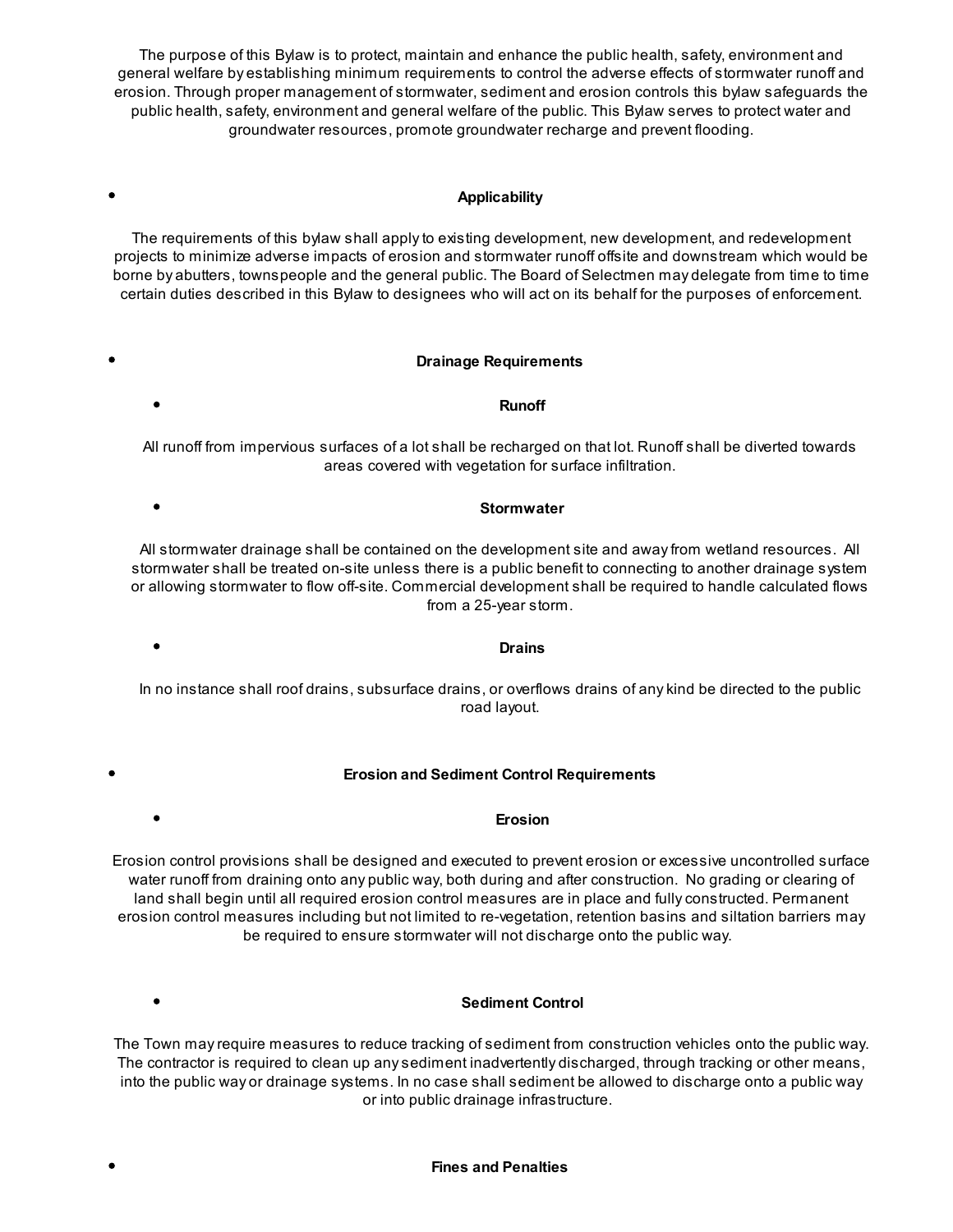Any person violating this chapter shall be punished by a fine of not more than two-hundred dollars (\$200.) for each offense, and may have his permit revoked. Each day that such offence continues shall constitute a separate offence. (Simple Majority Vote Required)

**MOTION:** To accept and adopt Article #27 as printed in the warrant.

ACTION: Voted, voice vote carries unanimously.

#### ARTICLE 28. Adopt Pleasant Bay Resource Management Plan Update

To see if the Town will vote to adopt the 2008 Pleasant Bay Resource Management Plan Update developed in accordance with the Pleasant Bay Resource Management Plan adopted by the Town in 1998 and updated in 2003, and the Intermunicipal Agreement with the Towns of Chatham, Harwich and Brewster, originally authorized by the Town in 1998 and re-authorized in 2003; and to authorize the Board of Selectmen to enter into a successor Intermunicipal Agreement, as amended by the Board of Selectmen, with one or more of the aforementioned towns for the purpose of continuing the Pleasant Bay Resource Management Alliance to implement the plan and plan updates. A copy of the plan is on file with the Town Clerk. (Simple Majority Vote Required)

MOTION: To accept and adopt Article #28 as printed in the warrant

ACTION: Voted, voice vote carries unanimously.

#### ARTICLE 29. Amend Fee Schedule – Water RATES

To see if the Town will vote, pursuant to the Orleans Code §94-8 A., to authorize the Board of Selectmen to raise the water rates by increasing the flat rate from \$44.10 per six month billing period to \$74.10 per six month billing period. All usage charges would remain unchanged.

#### Current Rate Schedule

Flat rate \$ 44.10 0 to 15,000 gallons \$ 1.57 per thousand gallons 15,001 to 30,000 \$ 3.88 per thousand gallons 30,001 to 50,000 \$ 4.98 per thousand gallons Over 50,000 \$ 6.03 per thousand gallons Per six month billing period

#### New Rate Schedule

Basic Service \$ 74.10 0 to 15,000 gallons \$ 1.57 per thousand gallons 15,001 to 30,000 \$ 3.88 per thousand gallons 30,001 to 50,000 \$ 4.98 per thousand gallons Over 50,000 \$ 6.03 per thousand gallons Per six month billing period

(Simple Majority Vote Required)

**MOTION:** To accept and adopt Article #29 as printed in the warrant

ACTION: Voted, voice vote carries unanimously.

ARTICLE 30. Amend BOARD OFSELECTMEN FEES – DOCKAGE FEES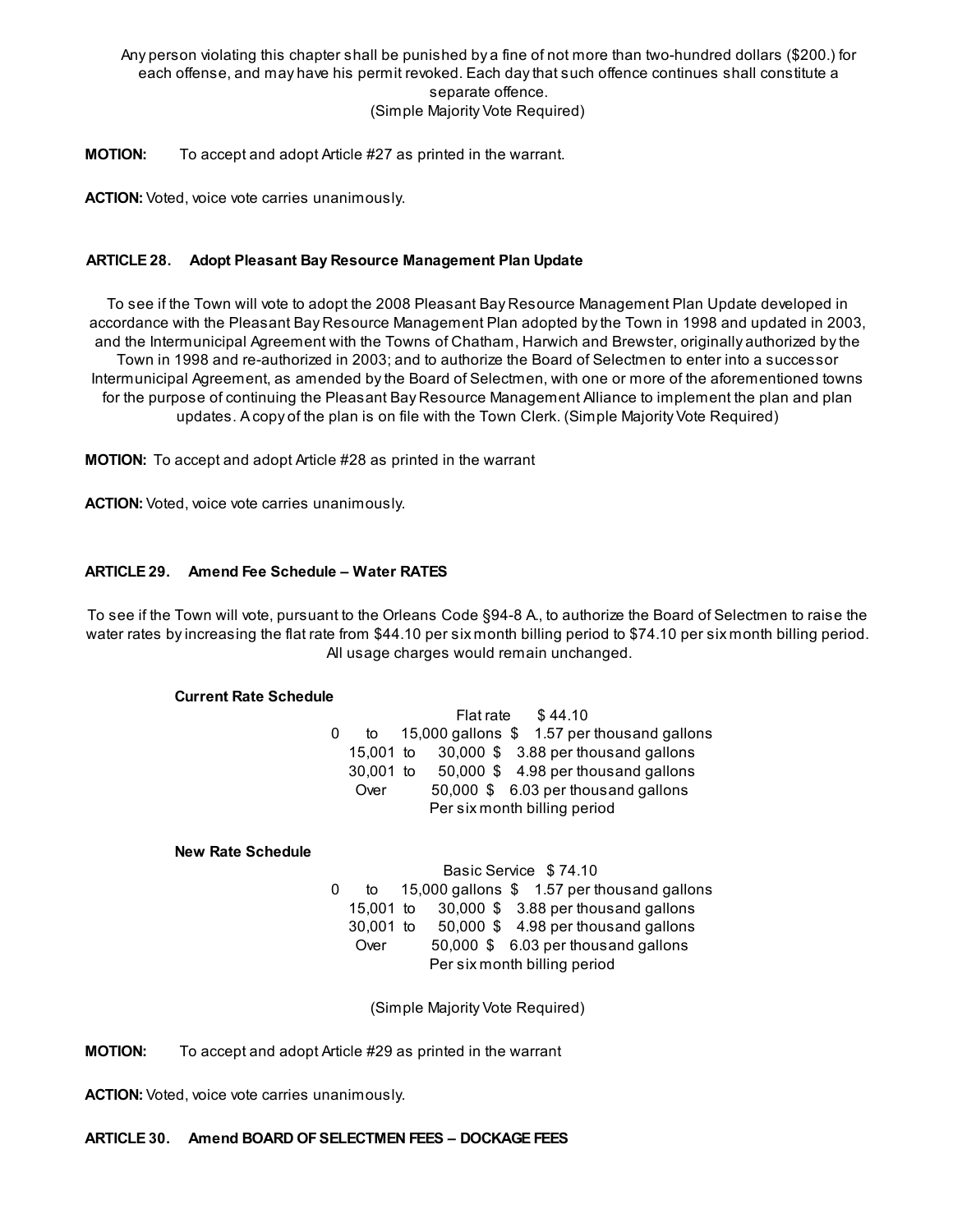To see if the Town will vote, pursuant to the Orleans Code §94-8 A., to authorize the Board of Selectmen to increase the fees for boat slips in Rock Harbor as outlined, or to take any other action relative thereto. (Board of Selectmen)

Dockage Current Proposed Resident back in \$40/ft \$52/ft Non-resident back in \$54/ft \$70/ft Resident Commercial/Private Pier \$10/ft \$13/ft Non-resident Commercial/Private Pier \$12/ft \$15/ft

(Simple Majority Vote Required)

**MOTION:** To accept and adopt Article #30 and that the proposed Resident back-in fee increase be reduced from Fifty-Two Dollars per foot (\$52/ft) to Forty-Six Dollars per foot (\$46/ft) , and that the proposed Non-resident back-in fee increase be reduced from Seventy Dollars per foot (\$70/ft) to Sixty-Two Dollars per foot (\$62/ft), and further, that there be no increase in the current fees charged for Resident Commercial/Private Pier and Non-resident Commercial Private Pier dockage.

ACTION: Voted, voice vote carries unanimously.

#### ARTICLE 31. AMEND BOARD OFSELECTMEN FEES - Mooring PERMITS

To see if the Town will vote, pursuant to the Orleans Code §94-8 A., to authorize the Board of Selectmen to increase the fees for mooring permits as outlined, or to take any other action relative thereto. (Board of Selectmen)

Mooring Permits Current Proposed

Non-Commercial - Individual \$52 \$75 Marina \$78 \$200

#### (Simple Majority Vote Required)

**MOTION:** I move that this article be accepted and adopted as printed in the warrant, with the following changes: that the Non-Commercial – Individual fee be increased to Sixty-Four Dollars (\$64) in Fiscal Year 2009, and to Seventy- Five Dollars (\$75) in Fiscal Year 2010; and that the Marina fee be increased to One Hundred Thirty Nine Dollars (\$139) in Fiscal Year 2009, and to Two Hundred Dollars (\$200) in Fiscal Year 2010.

ACTION: Voted, voice vote carries by necessary majority.

# ARTICLE 32. AMEND BOARD OFSELECTMEN FEES - SHELLFISH PERMITS

To see if the Town will vote, pursuant to the Orleans Code §94-8 A., to authorize the Board of Selectmen to adopt an amended fee schedule for non-resident shellfish permits as outlined, or to take any other action relative thereto. (Board of Selectmen)

Shellfish Permits Current Proposed Establish single non-resident fee \$30 Mass. \$70 \$50 out of state

(Simple Majority Vote Required)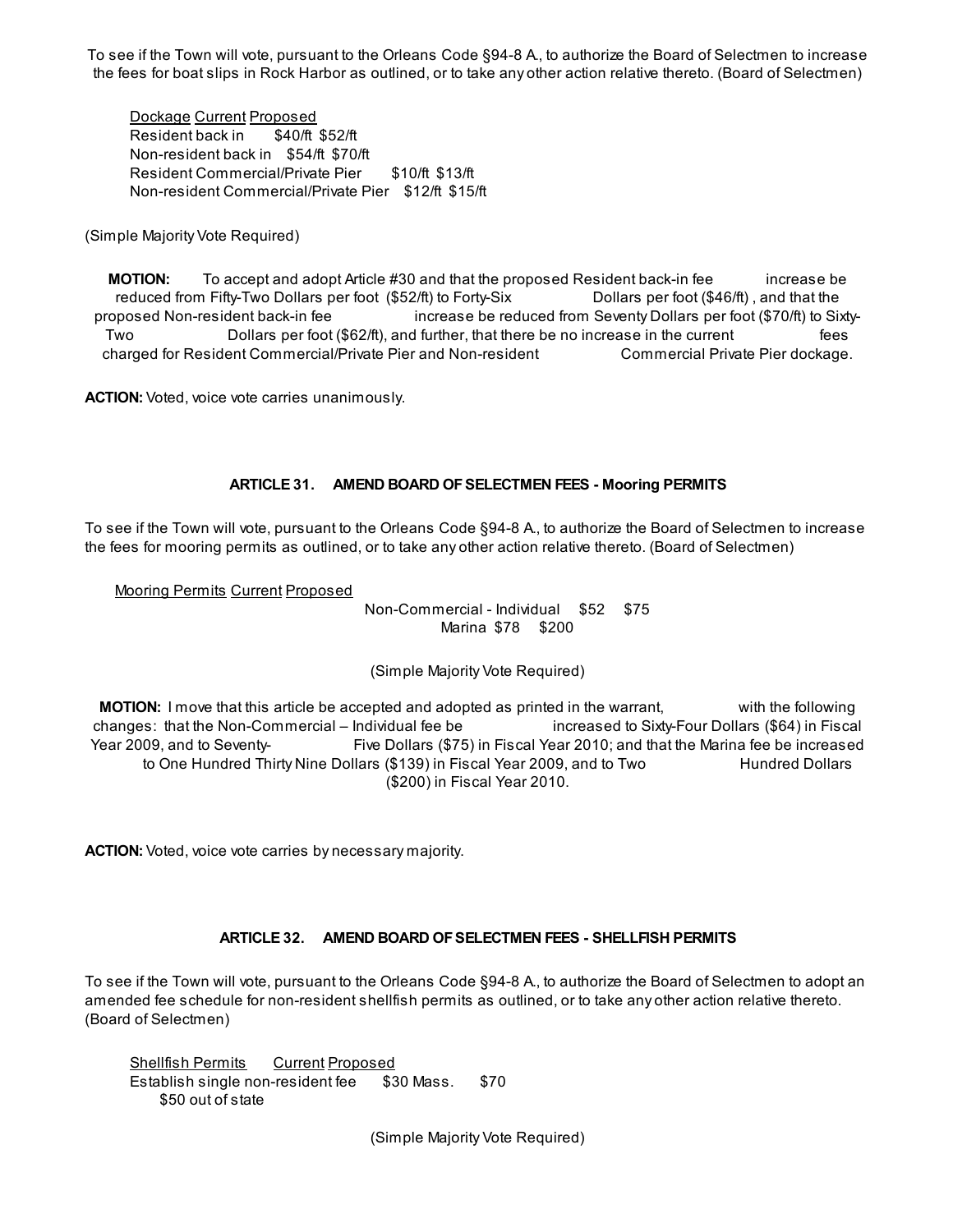MOTION: To accept and adopt Article #32 as printed in the warrant.

ACTION: Voted, voice vote carries unanimously.

#### ARTICLE 33. AMEND HOME RULE CHARTER CHAPTER 2 TOWN MEETING, CLAUSE 2-1-3, QUORUM

To see if the Town will vote to adopt the following proposed Order of Amendment to the Orleans Home Rule Charter:

2-1-3 - change "five percent" to "one hundred and fifty (150)" as follows (deleted text is shown as strike out and new text is shown as bold underline):

2-1-3 The quorum necessary for the conduct of Town Meeting business shall be five percent one-hundred and fifty (150) of the current registered voters of the Town.

> (2/3 vote required)  $\ddot{\phantom{1}}$

MOTION: To accept and adopt Article #33 as printed in the warrant. The amendment shall take effect on May 20, 2009.

MOTION to AMEND: To amend the main motion under Article #33 by changing the number "one hundred and fifty (150)" to read "two hundred (200)" so that Clause 2-1-3, entitled QUORUM, shall read:

2-1-3 The quorum necessary for the conduct of Town Meeting business shall be two-hundred (200) of the current registered voters of the Town.

**ACTION:** Amendment to the main motion voted, voice vote carries by the necessary majority.

**ACTION:** Main motion as amended voted, voice vote carries by the necessary 2/3 majority.

#### ARTICLE 34. AMEND HOME RULE CHARTER CHAPTER 2 TOWN MEETING, CLAUSE 2-7-5, SPEAKINGON AN AMENDMENT

To see if the Town will vote to adopt the following proposed Order of Amendment to the Orleans Home Rule Charter:

2-7-5 – add the words "or amendments thereto" as follows (new text is shown as **bold underline)**:

2-7-5 No person shall speak twice on the same question until all those wishing to speak thereon have done so, nor shall any person speak for more than five minutes at one time, except by permission of the Town Meeting, provided, however, that the restrictions shall apply neither to those persons required to be in attendance under provisions of 2-7-3, nor to those persons making the original motion or amendments thereto under the article. A motion to terminate debate requires a second, is not debatable and shall require a 4/5 majority to prevail. (2/3 vote required)

MOTION: To accept and adopt Article #34 as printed in the warrant. The amendment shall take effect on May 20, 2009.

ACTION: Voted, voice vote carries unanimously.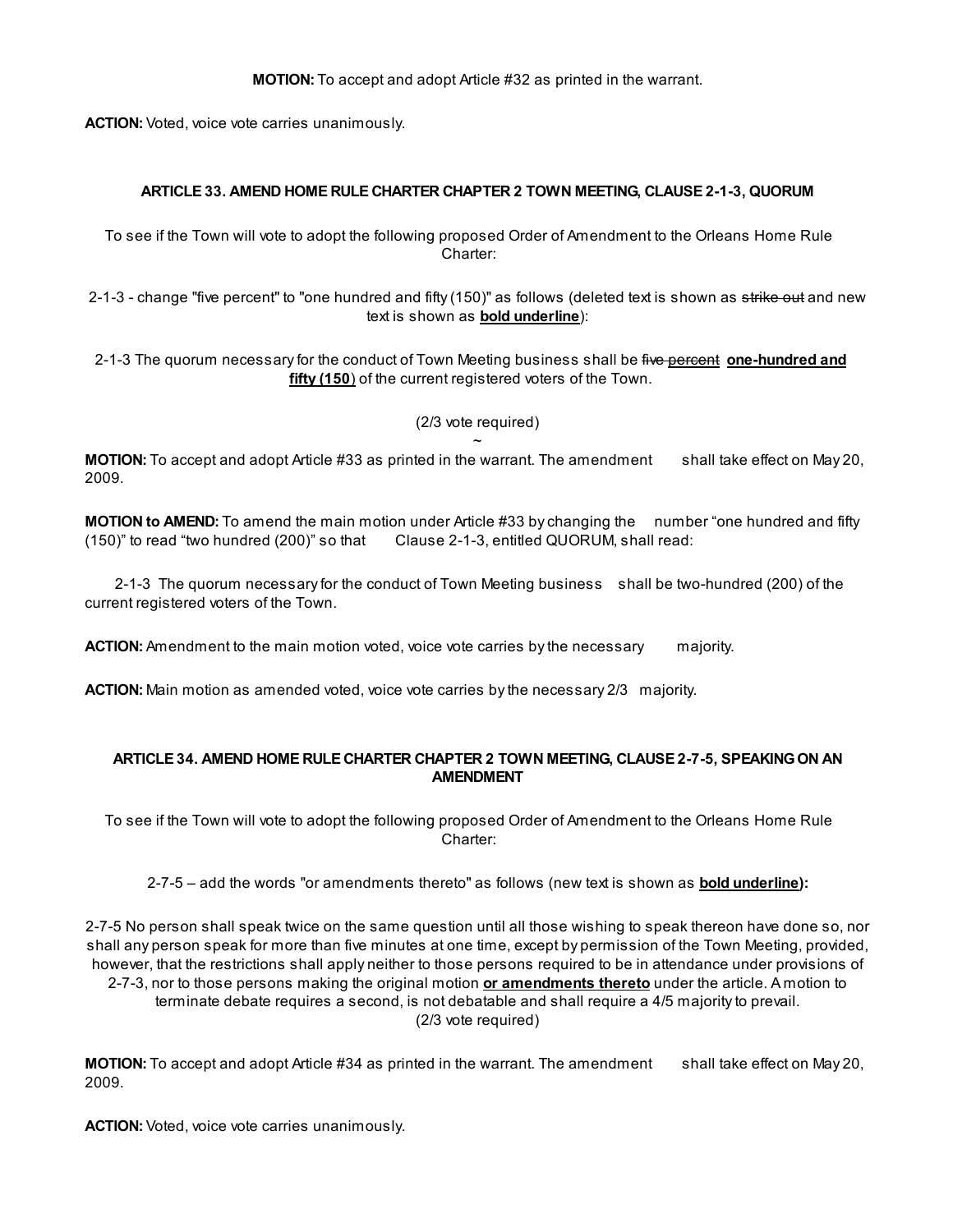#### ARTICLE 35. AMEND HOME RULE CHARTER CHAPTER 3 BOARD OFSELECTMEN, CLAUSE 3-1-1, TERM LIMITS

To see if the Town will vote to adopt the following proposed Order of Amendment to the Orleans Home Rule Charter:

3-1-1 – add a sentence as follows (new text is shown as bold underline):

3-1-1 - A Board of Selectmen of five members, hereinafter in this chapter to be known as "the Board," shall be elected at-large for three-year overlapping terms. A member can serve for a maximum of three consecutive terms, and then will be eligible to serve again after not serving for one year.

(2/3 vote required)

MOTION: To accept and adopt Article #35 as printed in the warrant, and, if necessary, authorize the Board of Selectmen to petition the Great and General Court of the Commonwealth of Massachusetts for enactment of special legislation authorizing the adoption of this Charter amendment. The amendment shall take effect on July 1, 2009.

ACTION: Voted, standing vote YES = 160, NO = 100. Vote fails to attain necessary 2/3 majority.

# ARTICLE 36. AMEND HOME RULE CHARTER CHAPTER 3 BOARD OFSELECTMEN, CLAUSE 3-1--3, SCHEDULED MEETINGS

To see if the Town will vote to adopt the following proposed Order of Amendment to the Orleans Home Rule Charter:

3-1-3 - delete the sentence "The Board shall normally hold one regularly scheduled meeting each week, in the evening and shall provide an opportunity for citizens to speak."

and insert in place thereof the following sentence:

3-1-3 – "The Board of Selectmen shall normally hold at least one regularly scheduled evening meeting a month, and as otherwise needed to conduct Town business, and shall provide an opportunity for citizens to speak."

(2/3 vote required)

**MOTION:** To accept and adopt Article # 36 as printed in the warrant. The amendment shall take effect on May 20, 2009.

MOTION to AMEND: To amend Article #36, section 3-1-3 by deleting "one" and substituting "two" meetings so that section 3-1-3 will read: "The Board shall normally hold two regularly scheduled evening meetings a month, and as otherwise needed to conduct Town business, and shall provide an opportunity for citizens to speak".

ACTION: Voted, voice vote to amend fails to attain necessary majority.

ACTION: Voted, voice vote on the main motion carries by the necessary 2/3 majority.

## ARTICLE 37. AMEND HOME RULE CHARTER CHAPTER 3 BOARD OFSELECTMEN, CLAUSE 3-1-4 HONORARIA

To see if the Town will vote to adopt the following proposed Order of Amendment to the Orleans Home Rule Charter: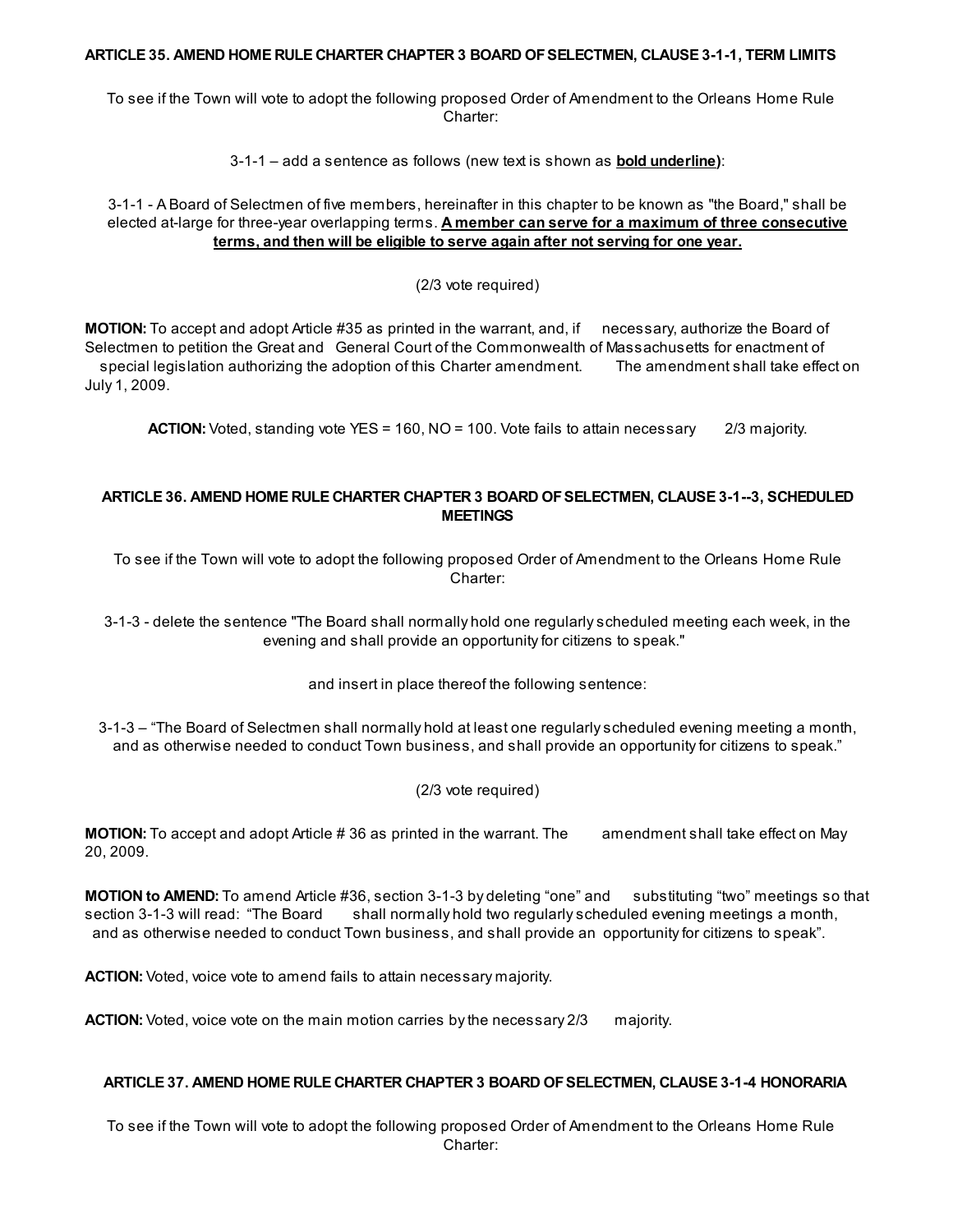3-1-4 - change "one" to "two" and add sentence for Chairperson's additional honorarium, as follows (deleted text is shown as strike out and new text is shown as **bold underline**):

3-1-4 Members of the Board shall each receive an annual honorarium not to exceed one two thousand dollars, and shall receive actual and necessary expenses incurred in the performance of their duties of office, as provided by general law and vote of the Town. The Chairperson shall receive an additional amount not to exceed five hundred dollars annually as provided by vote of the Town.

(2/3 vote required)

**MOTION:** To accept and adopt Article # 37 as printed in the warrant. The amendment shall take effect on May 20, 2009.

ACTION: Voted, voice vote carries by the necessary 2/3 majority.

#### ARTICLE 38. AMEND HOME RULE CHARTER CHAPTER 3 BOARD OFSELECTMEN, CLAUSE 3-3-4, EMERGENCY PLAN

To see if the Town will vote to adopt the following proposed Order of Amendment to the Orleans Home Rule Charter: Add the following new clause 3-3-4:

# 3-3-4 The Board shall develop and annually update the Town's Emergency Plan, and publish appropriate emergency response guidance to its citizens.

(2/3 vote required)

MOTION: To accept and adopt Article #38 as printed in the warrant. The amendment shall take effect on May 20, 2009.

ACTION: Voted, voice vote carries unanimously.

#### ARTICLE 39. AMEND HOME RULE CHARTER CHAPTER 3 BOARD OFSELECTMEN, CLAUSE 3-5--3, INTER-MUNICIPAL AGREEMENTS

To see if the Town will vote to adopt the following proposed Order of Amendment to the Orleans Home Rule Charter:

3-5-3 - change "\$10,000" to "\$50,000" and "two" to "three" as follows (deleted text is shown as strike out and new text is shown as bold underline):

3-5-3 Any contract or formal agreement establishing such cooperation, which requires an appropriation of Town funds in excess of \$10,000 \$50,000 and/ or entails a commitment by the Town in excess of two three years, shall require the approval of the Town Meeting."

(2/3 vote required)

**MOTION:** To accept and adopt Article # 39 as printed in the warrant. The amendment shall take effect on May 20, 2009..

ACTION: Voted, voice vote carries unanimously.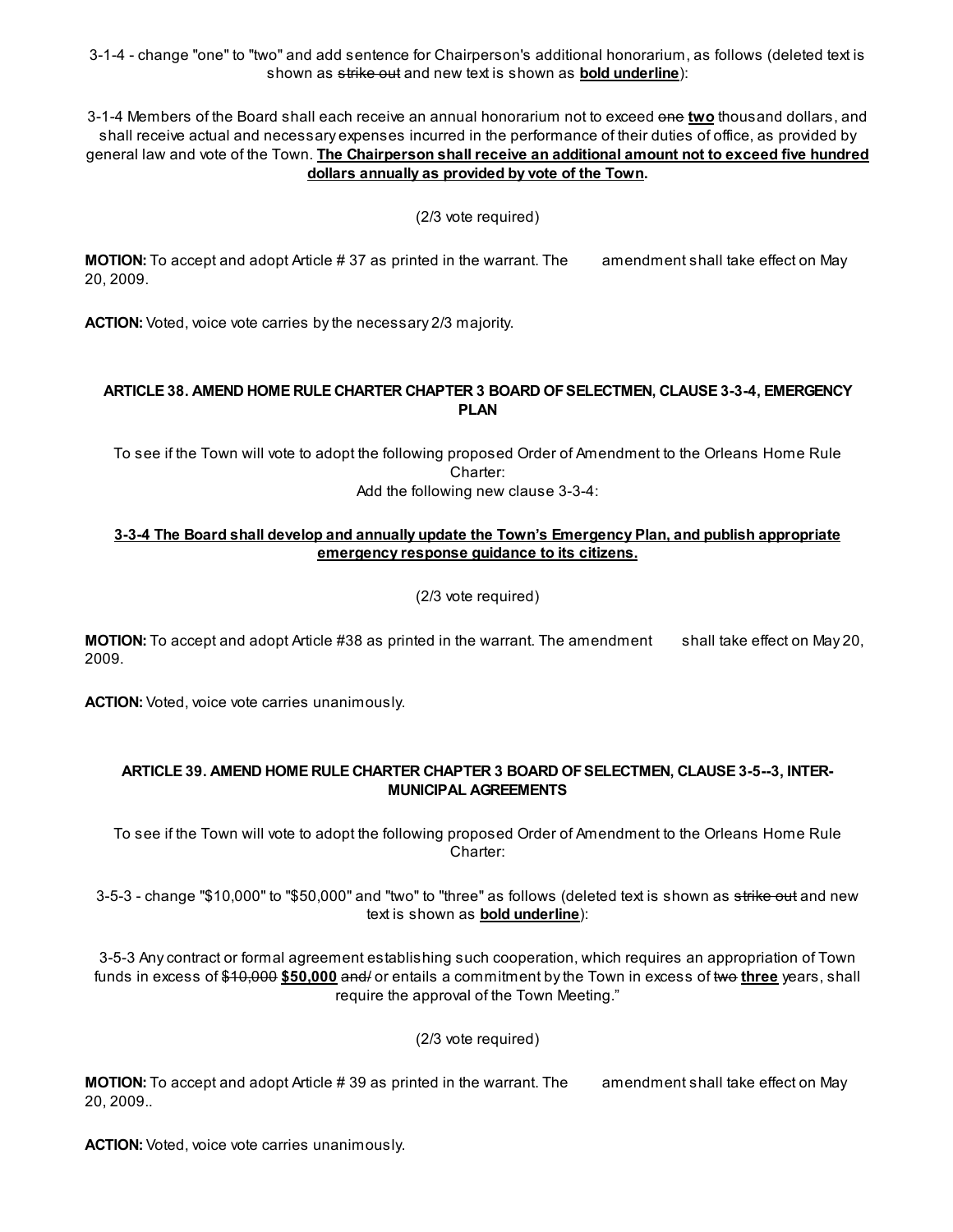# ARTICLE 40. AMEND HOME RULE CHARTER CHAPTER 3 BOARD OFSELECTMEN, ADD NEW CLAUSE 3-8-4, GENERAL BY-LAW REVIEW, AND DELETE CLAUSE 6-9-1 BY-LAW REVIEW COMMITTEE

To see if the Town will vote to adopt the following proposed Order of Amendment to the Orleans Home Rule Charter:

Add a new clause 3-8-4:

# 3-8-4 The Board shall review, based on Board policy, the General Bylaws of the Town and propose any revisions to Town Meeting.

And

Delete clause 6-9-1 which currently reads:

"Every five years, commencing with the year 2001, the Board of Selectmen shall appoint a General By-laws Review Committee of five members. The Board of Selectmen shall charge it to review the General Bylaws and to make a report concerning any proposed revisions deemed necessary."

And re-title and re-number clause 6-9 and 6-9-2, as follows:

Section 9 Charter Review Committee

6-9-1 Every seven years, commencing with the year 1999, the Board of Selectmen shall appoint a Charter Review Committee of seven members. The Board of Selectmen shall charge the Committee to review the provisions of the Charter and report any amendments deemed advisable."

(2/3 vote required)

MOTION: To accept and adopt Article #40 as printed in the warrant. The amendment shall take effect on May 20, 2009.

ACTION: Voted, voice vote carries unanimously.

# ARTICLE 41. AMEND HOME RULE CHARTER CHAPTER 3 BOARD OFSELECTMEN, CLAUSES 3-9-1 AND 3-9-2 TITLES AND APPOINTMENTS

To see if the Town will vote to adopt the following proposed Order of Amendment to the Orleans Home Rule Charter (deleted text is shown as strike out and new text is shown as **bold underline**):

3-9-1 – correct Town Accountant title and add Community Preservation Committee and the Board of Water and Sewer Commissioners, as follows:

3-9-1 The Board shall have the power to appoint (a) a Town Administrator as provided in Chapter 4; (b) a Town Counsel; (c) a Town **Accountant/Director of Municipal Finance;** (d) a Police Chief; (e) a Fire Chief; (f) three members of a Board of Registrars of Voters for overlapping three-year terms; (g) Election Officers; (h) five members and three associate members of a Zoning Board of Appeals for overlapping three-year terms; (i) four three members and two associate members of a Board of Water and Sewer Commissioners for overlapping terms; (j) three members of a Community Preservation Committee.

3-9-2 - change "an arts" to "a Cultural" as follows: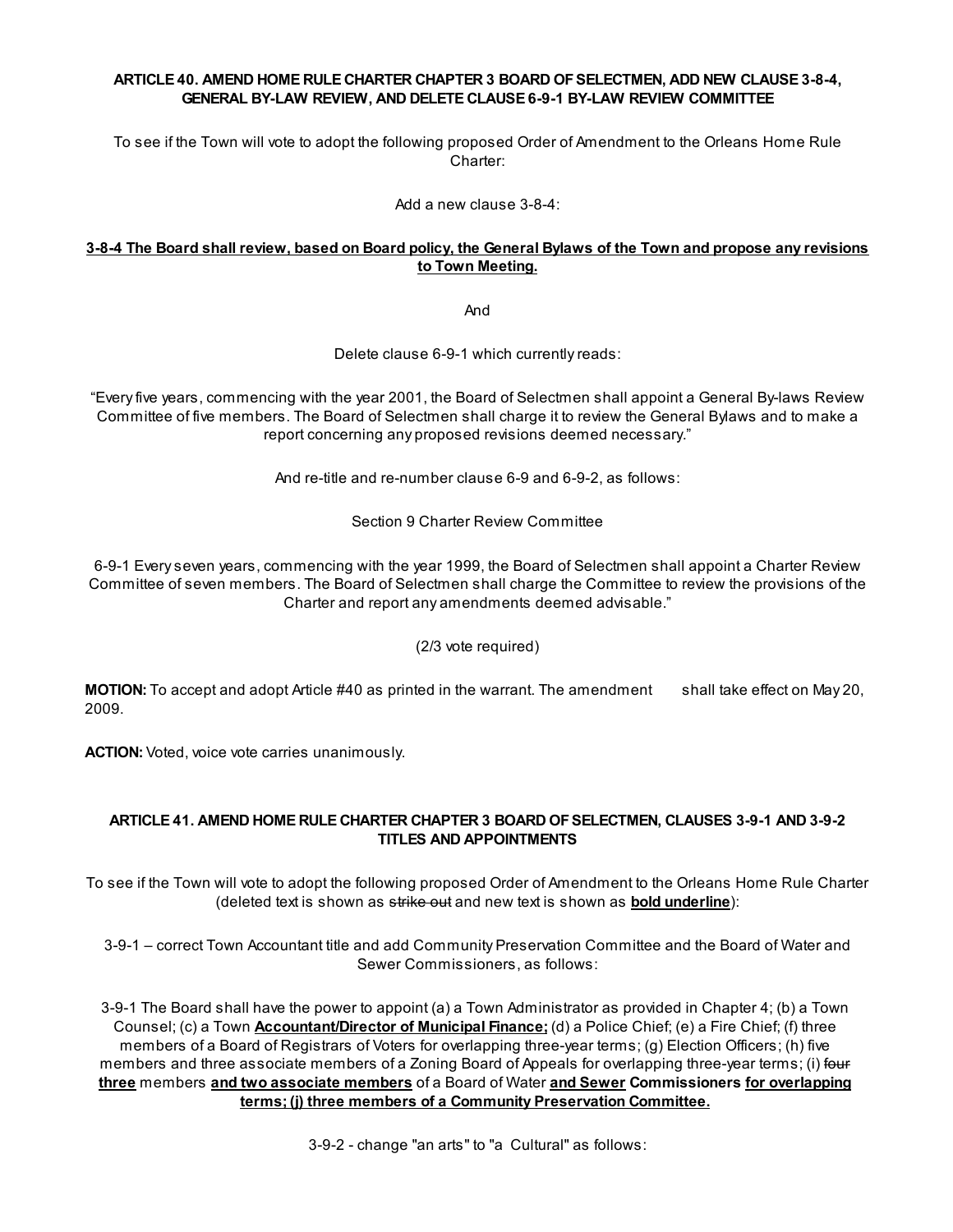3-9-2 The Board shall also appoint the following boards multi-member bodies, as provided in Chapter Six: (a) a Board of Assessors; (b) a Planning Board; (c) a Conservation Commission; (d) a Council on Aging; (e) a Historical Commission; and (f) an arts a Cultural Council."

(2/3 vote required)

MOTION: To accept and adopt Article #44 as printed in the warrant. The amendment shall take effect on May 20, 2009.

ACTION: Voted, voice vote carries unanimously.

# ARTICLE 42. AMEND HOME RULE CHARTER CHAPTER 4 TOWN ADMINISTRATOR, CLAUSE 4-4-1 APPOINTMENTS

To see if the Town will vote to adopt the following proposed Order of Amendment to the Orleans Home Rule Charter:

4-4 1 - add the words "who need not be a resident" after "Town Clerk;" add "and Sewer" after "Water"; delete the last sentence and replace it with "The Town Administrator may also appoint other positions, subject to the availability of funds." as follows (deleted text is shown as strike out and new text is shown as **bold underline**):

4-4-1 Subject to the approval of the Board of Selectmen, the Town Administrator shall appoint and, on the basis of merit and fitness alone, and except as otherwise is provided by general law, Charter, or personnel By-laws, may suspend or remove: a Town Clerk *who need not be a Town resident;* a Town Collector- Treasurer; a Surveyor of Highways; a full-time professional Assessor who shall not be a member of the Board of Assessors; and a Water and Sewer Superintendent. A Town Engineer and Town Planner may also be appointed by the Town Administrator, subject to the availability of funds. The Town Administrator may also appoint other positions, subject to the availability of funds

And further, if necessary, to authorize the Board of Selectmen to petition the Great and General Court of the Commonwealth of Massachusetts for enactment of special legislation, or take any other action relative thereto. (Charter Review Committee)

(2/3 vote required)

MOTION: To accept and adopt Article #42 as printed in the warrant, and, if necessary, authorize the Board of Selectmen to petition the Great and General Court of the Commonwealth of Massachusetts for enactment of special legislation authorizing the adoption of this Charter amendment. The amendment shall take effect on May 20, 2009.

ACTION: Voted, voice vote carries unanimously.

# ARTICLE 43. AMEND HOME RULE CHARTER CHAPTER 5 ELECTED TOWN BOARDS AND OFFICERS, CLAUSES 5-1-1 AND 5-7-3 AND NEW SECTIONS 5-9, 5-10 AND 5-11

To see if the Town will vote to adopt the following proposed Order of Amendment to the Orleans Home Rule Charter:

5-1-1 – add other elected officials as follows (new text is **bold underline**):

5-1-1 The officers and multi-member bodies to be elected by vote of the Town shall be: a Moderator; Nauset Regional School Committee member(s); a Board of Selectmen as provided in Chapter Three; a Housing Authority; a Board of Health; a Board of Library Trustees; an Orleans School Committee; an Old Kings Highway Historic District Committee; Town Constables; and a Representative to the Barnstable County Assembly of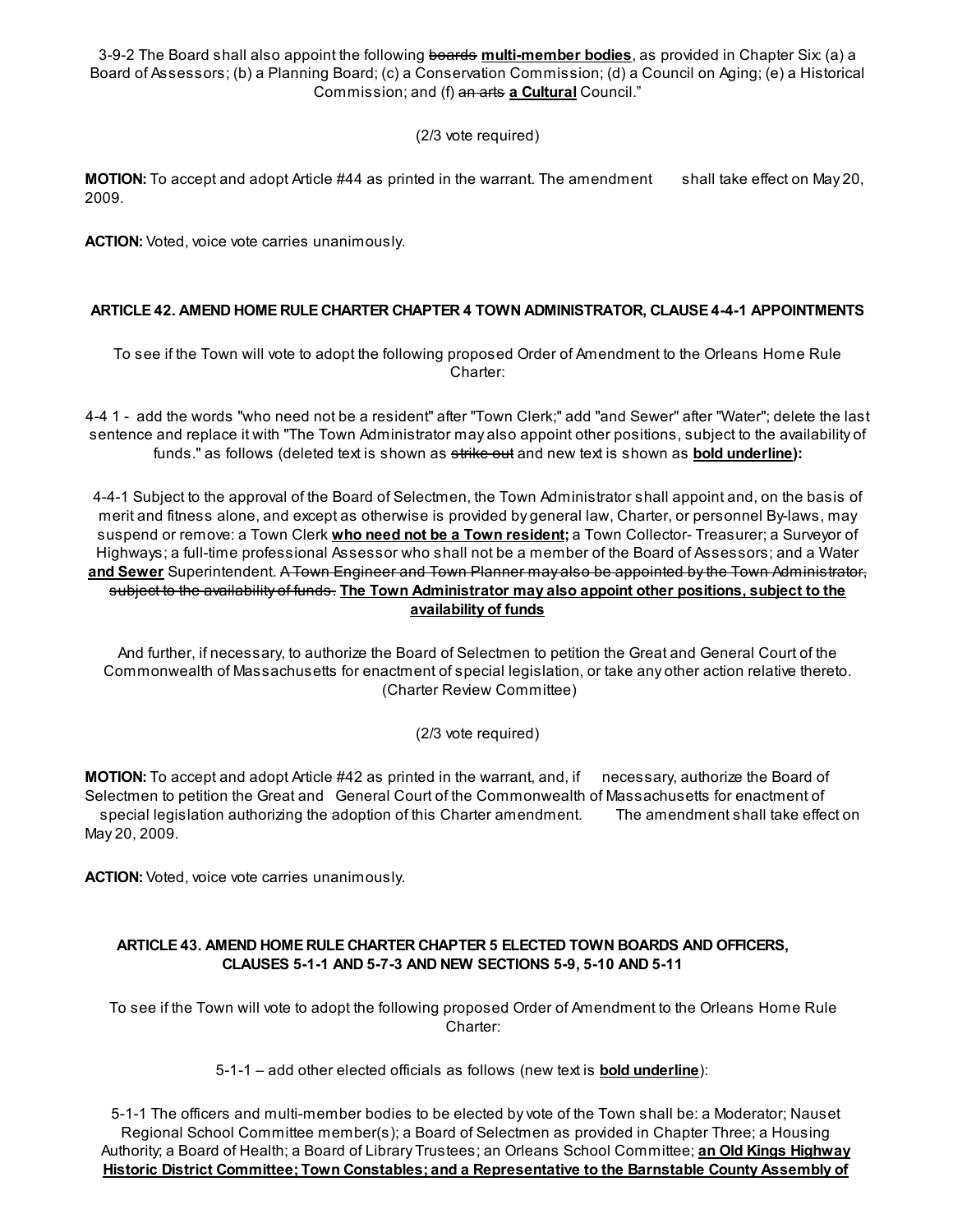#### Delegates.

5-7-3 - add "of Health" and "and Sewer" as follows (new text is **bold underline**):

# 5-7-3 The Board of Health shall appoint one member of the Board of Water and Sewer Commissioners, as provided in Clause 6-8-2.

Add the following new clauses:

# §9. Old Kings Highway Historic District Committee

5-9-1 The Committee shall consist of five unpaid members within the Town of Orleans, where at least three shall be residents of the District. At least one member on the Committee shall be an architect, who need not be a resident of the District. In the event no architect is available for service on the Committee, a building contractor with not less than five years' experience in the building trades may be appointed a member of the Committee in lieu of the architect.

5-9-2 The members of the Committee shall be elected according to the rules established in the Old Kings Highway Historic District Act of the Commonwealth of Massachusetts (Chapter 470 of the Acts of 1973, and as subsequently amended and recorded.)

5-9-3 The operating procedures of the Committee shall be as established in the Old Kings Highway District Act as noted in 5-9-2.

# §10. Town Constables

5-10-1 There shall be two Town Constables. Constables shall be elected to terms of three years.

5-10-2 Duties include maintaining order at Town Meetings and elections; security for ballot boxes; posting Warrants at Town Post Offices.

# §11. Representative to the Barnstable County Assembly of Delegates

5-11-1 A representative to the Barnstable County Assembly of Delegates shall be elected to a term of three years."

Or take any action relative thereto (Charter Review Committee)

# (2/3 vote required)

MOTION: To accept and adopt Article #43 as printed in the warrant. The amendment shall take effect on May 20, 2009.

ACTION: Voted, voice vote carries unanimously.

# ARTICLE 44. AMEND HOME RULE CHARTER CHAPTER 6 APPOINTED MULTI-MEMBER BODIES, NEW CLAUSE 6-1- 11 ASSOCIATE MEMBERS, DELETE PORTION OF6-3-1, NEW SECTION 6-10 AND RENUMBERED 6-11

To see if the Town will vote to adopt the following proposed Order of Amendment to the Orleans Home Rule Charter:

Add a new clause 6-1-11 and delete the second sentence of 6-3-1 as no longer needed: (deleted text is shown as strike out and new text is shown as **bold underline**):

# 6-1-11 When a multi-member body of the Town has associate members, the Chairperson, at the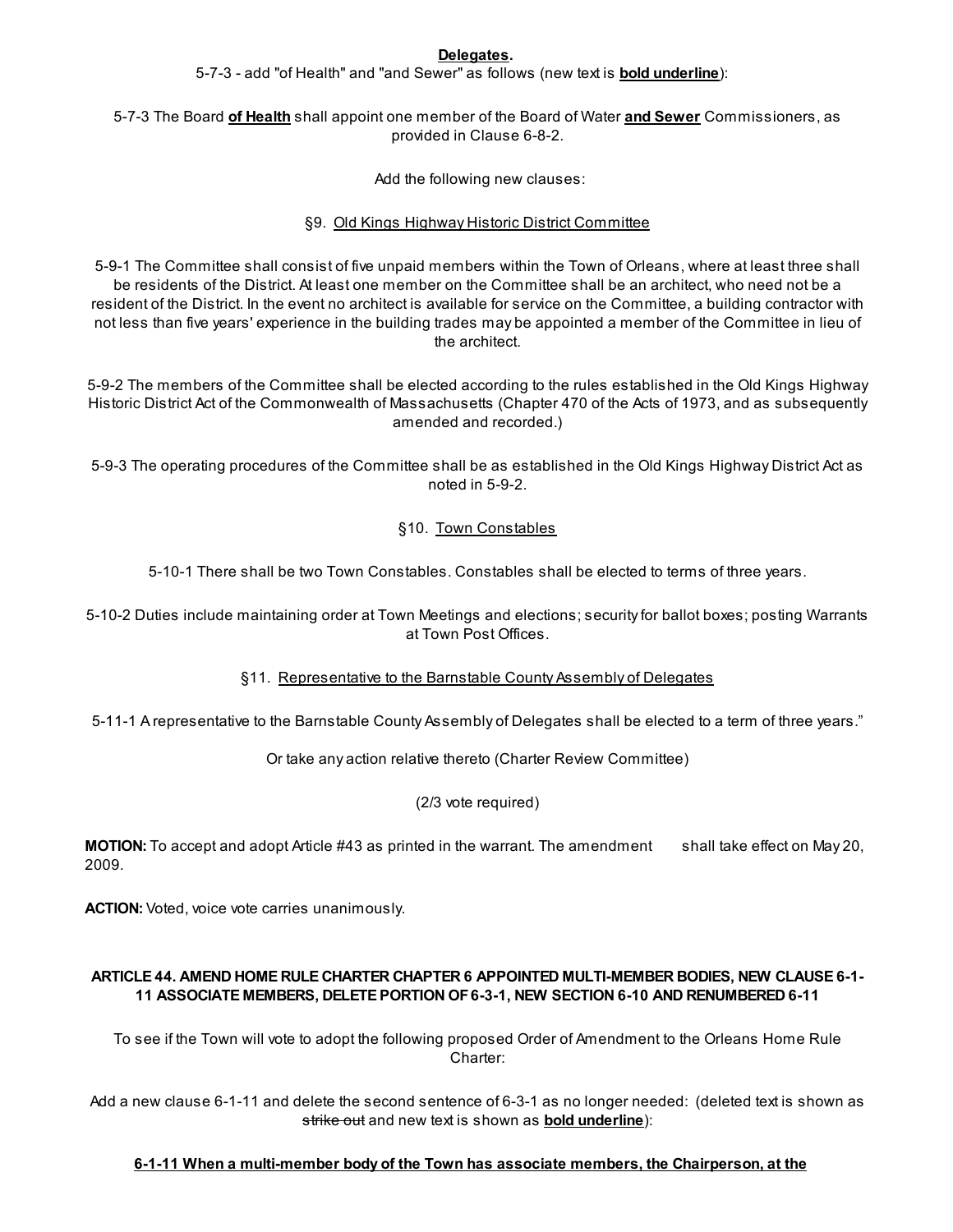# Chairperson's discretion, may designate any such associate member to sit in case of absence; inability to act; or in the event of a vacancy on the multi-member body until said vacancy is filled.

6-3-1 delete the second sentence which currently reads as follows: "Regarding associate members, the Chairperson, at the Chairperson's discretion, may designate an such associate member to sit in case of absence; inability to act; or in the event of a vacancy on the board until said vacancy is filled."

Add the following new clauses, 6-10 and 6-11:

§10. Historical Commission

6-10-1 A Historical Commission of seven members shall be appointed by the Board of Selectmen for three-year overlapping terms.

#### §11. Community Preservation Committee

6-11-1 A Community Preservation Committee of nine members serving three-year overlapping terms shall be appointed as follows: three members by the Board of Selectmen; one member by the Park Commissioners; one member by the Planning Board; one member by the Conservation Commissions one member by the Historical Commission; one member by the Housing Authority; and one member by the Open Space Committee.

#### (2/3 vote required)

MOTION: To accept and adopt Article #44 as printed in the warrant. The amendment shall take effect on May 20, 2009.

ACTION: Voted, voice vote carries unanimously.

## ARTICLE 45. AMEND HOME RULE CHARTER CHAPTER 6 APPOINTED MULTI-MEMBER BODIES, BOARD OFWATER AND SEWER COMMISSIONERS

To see if the Town will vote to adopt the following proposed Order of Amendment to the Orleans Home Rule Charter:

> Delete clause 8 in its entirety, which currently reads as follows: "Section 8 Board of Water Commissioners

6-8-1 The provisions of Chapter 418 of the Acts of 1953 shall be modified by this Section concerning all matters delineated herein. Effective July 1, 2001, the members of the Board of Selectmen will cease to be Water Commissioners, the Water Advisory Board shall be disestablished and its five (5) members shall be sworn in as members of the Board of Water Commissioners and continue to serve as such until expiration of a period of time equal to their remaining term as a member of the Water Advisory Board prior to its disestablishment. Thereafter appointments to the Board of Water Commissioners shall be made in accordance with Clause 6-8-2.

6-8-2 The Board of Selectmen shall appoint four members of the Board of Water Commissioners for three-year over-lapping terms. The Board of Health shall appoint one member of that board for the same term. 6-8-3 The Board of Water Commissioners shall set policy ensuring the adequate production and high quality of potable water. The Board shall be responsible for all functions cited in Chapter 418 of the Acts of 1953, except for the following functions vested in the Board of Selectmen for which they shall consult with the Board of Water Commissioners: establish water rates; contract with a municipality; acquire or take water resources, rights-of-way or easements; issue bonds to defray development and construction costs. In discharging its duties and responsibilities, the Board of Water Commissioners shall coordinate with the Town Administrator and receive technical support from the Water Superintendent.

6-8-4 The Board shall develop annual operating and capitol projections, and Capital Improvement Plan projections for the Water Commission/Department, and make recommendations to the Town Administrator in accordance with Chapter8 of this Charter.

And insert in place thereof the following new clause 8, as follows: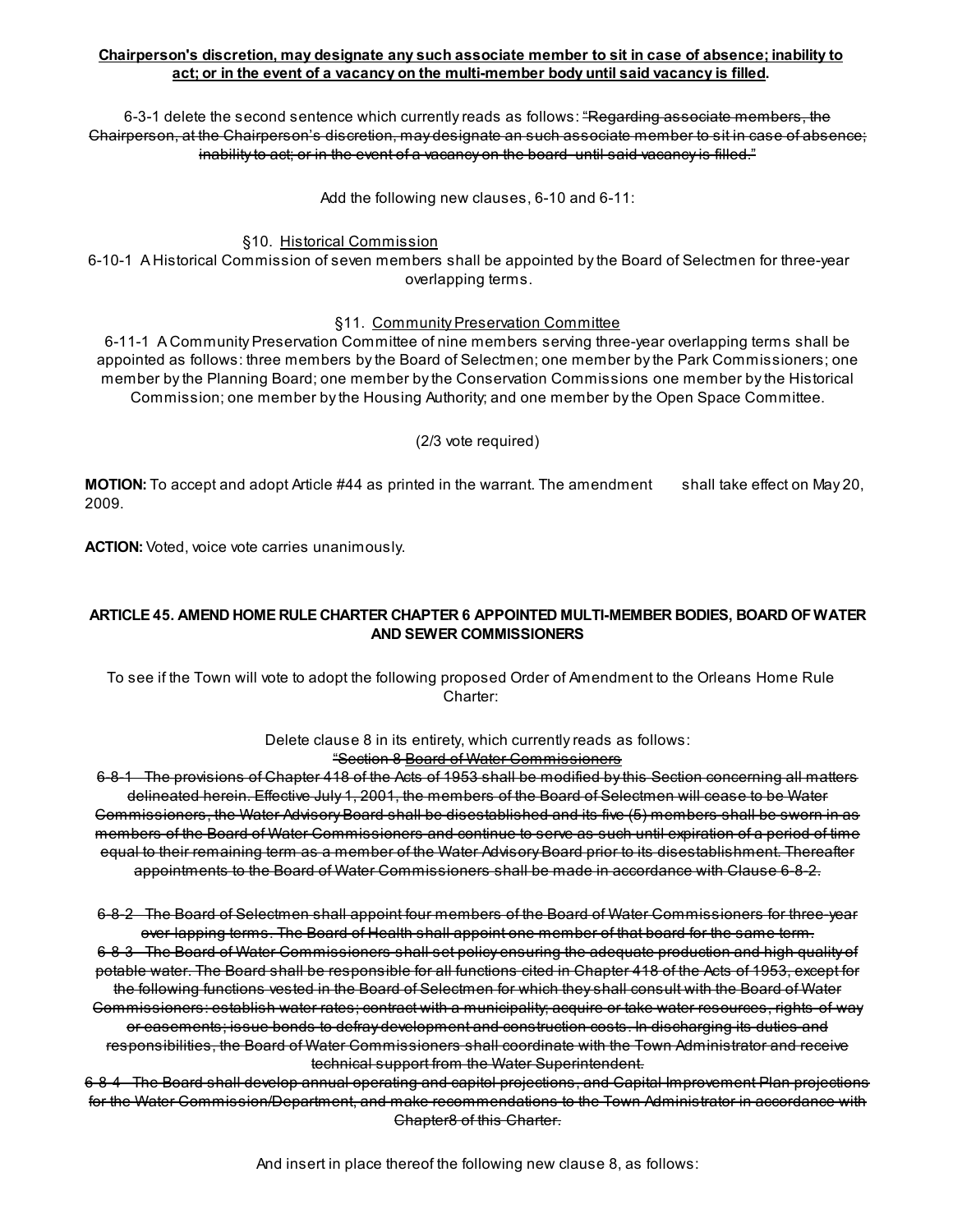#### §8. Board of Water and Sewer Commissioners

6-8-1 The provisions of Chapter 418 of the Acts of 1953 shall be modified by this Section concerning all matters delineated herein. **Effective July 1, 2009 or after passage of a Comprehensive Wastewater Management Plan by** Town Meeting, whichever shall occur later, the Board of Water Commissioners will be disestablished and a new Board of Water and Sewer Commissioners shall be established. Appointments to the Board of Water and Sewer Commissioners shall be made in accordance with clause 6-8-2.

6-8-2 The Board of Selectmen shall appoint three members and two associate members to the Board of Water and Sewer Commissioners for three-year overlapping terms. The Board of Health and the Planning Board shall each appoint one member to the Board of Water and Sewer Commissioners for three-year overlapping terms.

6-8-3 The Board of Water and Sewer Commissioners shall be responsible for all functions cited in Chapter 418 of the Acts of 1953, except for the following functions vested in the Board of Selectmen for which the Board of Selectmen shall consult with and receive recommendations from the Board of Water and Sewer Commissioners: establish water rates; contract with a municipality; acquire or take water resources, rights-of-way or easements; issue bonds to defray development and construction costs. In discharging its duties and responsibilities, the Board of Water and Sewer Commissioners shall coordinate with the Town Administrator and receive technical support from the Water/Sewer Superintendent(s). The Board of Water and Sewer Commissioners shall set policy ensuring: 1) the adequate production and the high quality of potable water; 2) development of a sewer works system consistent with the Comprehensive Wastewater Management Plan and oversight of that system when operational. The Board of Selectmen shall establish sewer rates and shall consult with and receive recommendations from the Board of Water and Sewer Commissioners with respect to sewer rates.

6-8-4 The Board of Water and Sewer Commissioners shall develop annual operating and capital budget projections and Capital Improvements Plan projections for the Water and Sewer Department, and make recommendations to the Town Administrator and Board of Selectmen in accordance with Chapter 8 of this Charter.

(2/3 vote required)

MOTION: To accept and adopt Article #45 as printed in the warrant.

ACTION: Voted, voice vote carries unanimously.

#### ARTICLE 46. AMEND HOME RULE CHARTER CHAPTER 7 CITIZEN PARTICIPATION, ELECTIONS AND RECALL, ADD NEW SECTION 1 TITLE AND CLAUSE 7-1-1 AND RE-NUMBER THE FOLLOWINGCLAUSES 7-1-2, 7-1-3, 7-1-4; CLAUSES 7-8-2 AND 7-8-3

To see if the Town will vote to adopt the following proposed Order of Amendment to the Orleans Home Rule Charter:

Section 1 – delete current title and replace it with "Citizen Awareness and Participation" (deleted text is shown as strike out and new text is shown as **bold underline**), so that it will read as follows:

# §1. The July Meeting Citizen Awareness and Participation

Move the second portion of 7-1-1 to a new 7-1-2, and add a new phrase in 7-1-1 to replace it, and re-number 7-1-1 and 7-1-2 as 7-1-3 and 7-1-4, so that Section 1 will read as follows in its entirety:

7-1-1 To promote a maximum level of active, interested and diverse citizen and voter representation and participation in Town affairs, <del>the Board of Selectmen shall annually, in the month of July, call a public meeting in</del> a public place. The meeting shall be advertised in at least two issues of a newspaper of local circulation. Town officials shall make every effort to encourage citizen interaction and information on current Town issues through the regular use of public service announcements and appropriate local media.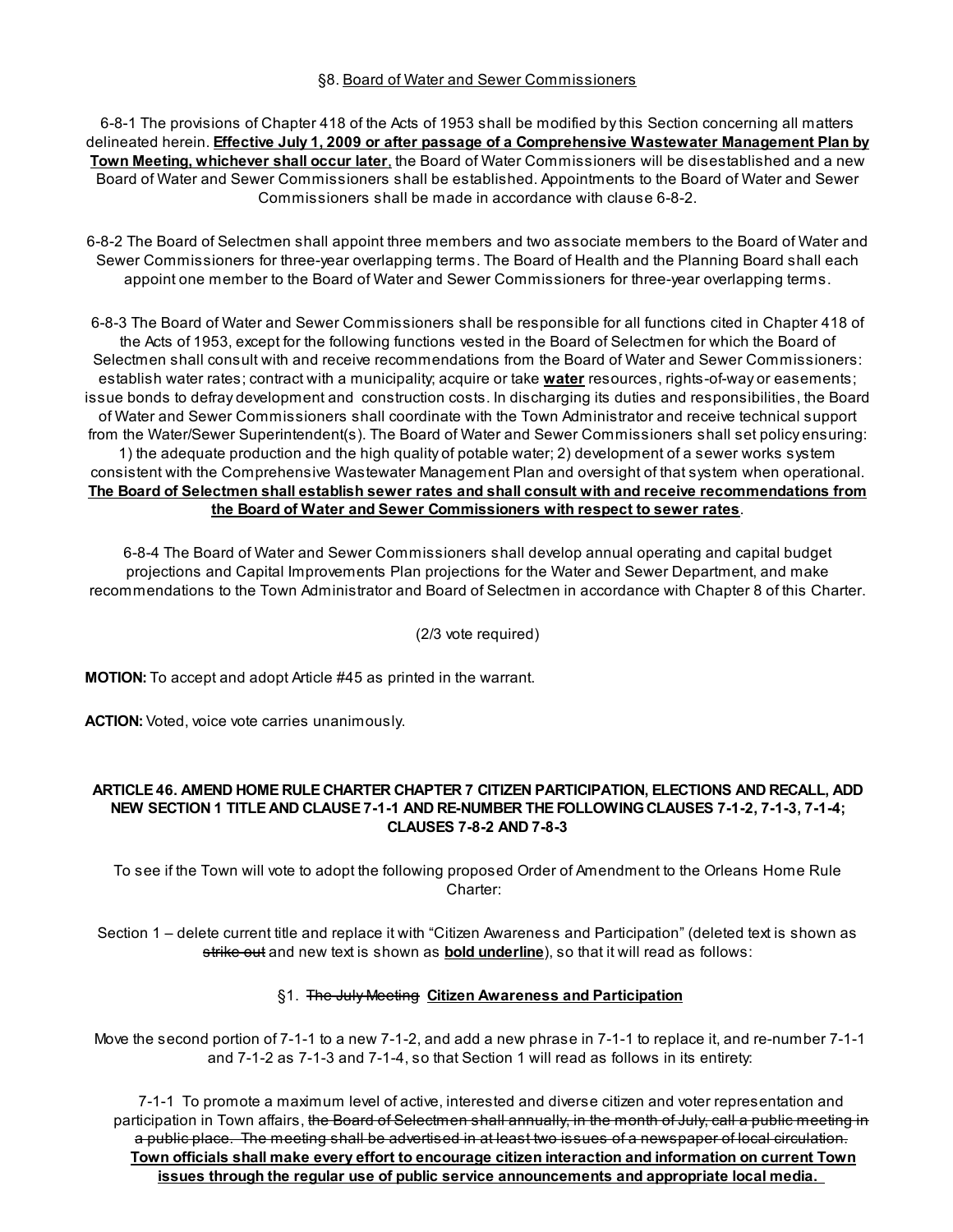- 7-1-2 The Board of Selectmen shall annually, in the month of July, call a public meeting in a public place. The meeting shall be advertised in at least two issues of a newspaper of local circulation.
	- 7-1-3 The purpose of the meeting shall be to provide non-resident taxpayers, voters and other interested persons an opportunity to discuss problems, policies, and progress.

7-1-4 The Board of Selectmen, the Town Administrator, and Chairpersons of multi-member bodies shall be available to make appropriate presentations and to answer questions.

7-8-2 - add the phrase "Once the names that appear on the affidavit are certified by the Board of Registrars of Voters," and delete "printed forms which the Town Clerk shall keep available" so that the clause shall read: (deleted text is shown as strike out and new text is shown as **bold underline**):

7-8-2 One hundred registered voters of the Town may file with the Town Clerk an affidavit containing the name of the officer sought to be recalled and a statement of the grounds for recall. Once the names that appear on the affidavit are certified by the Board of Registrars of Voters, the Town Clerk shall thereupon deliver to the voter first named on such affidavit a sufficient number of copies of petition blanks demanding such recall. <del>, printed forms</del> which the Town Clerk shall keep available. The blanks shall be issued by the Town Clerk with the Town Clerk's signature and official seal attached thereto. They shall be dated and addressed to the Board of Selectmen, and shall contain the name of the person to whom they are issued, the number of petitions so issued, the name of the person whose recall is sought, the grounds for recall as stated in the affidavit, and shall demand the election of a successor to such office.

7-8-3 - delete "A copy of the petition shall be entered in the Town Meeting records" and add "A copy of the petition shall be maintained in the recall election records." as follows: (deleted text is shown as strike out and new text is shown as bold underline)

7-8-3 A copy of the petition shall be entered in the Town Meeting records. The recall petition shall bear the signatures and residential addresses of at least fifteen percent of the registered voters. The recall petition shall be returned to the Town Clerk within 20 working days after the Town Clerk issues an opinion. The petitions containing the signatures requesting a recall election need not all be submitted at the same time. A copy of the petition shall be maintained in the recall election records.

(2/3 vote required)

MOTION: To accept and adopt Article #46 as printed in the warrant. The amendment shall take effect on May 20, 2009.

ACTION: Voted, voice vote carries unanimously.

# ARTICLE 47. AMEND HOME RULE CHARTER CHAPTER 8 FINANCIAL PROVISIONS AND PROCEDURES, NEW 8-1-6 FINANCE COMMITTEE RESPONSIBILITIES; OTHER PROCEDURAL AMENDMENTS

To see if the Town will vote to adopt the following proposed Order of Amendment to the Orleans Home Rule Charter (deleted text is shown as strike out and new text is shown as **bold underline**).

Add a new clause 8-1-6 as follows:

8-1-6 It is the responsibility of the Finance Committee to independently examine and analyze the Town's financial affairs, including proposed budgets, the Capital Improvements Plan, and all other proposals which would have a financial impact; and to inform the citizens of the Town of its findings and recommendations.

Revise the following clauses as follows (deleted text is shown as strike out and new text is shown as **bold** underline):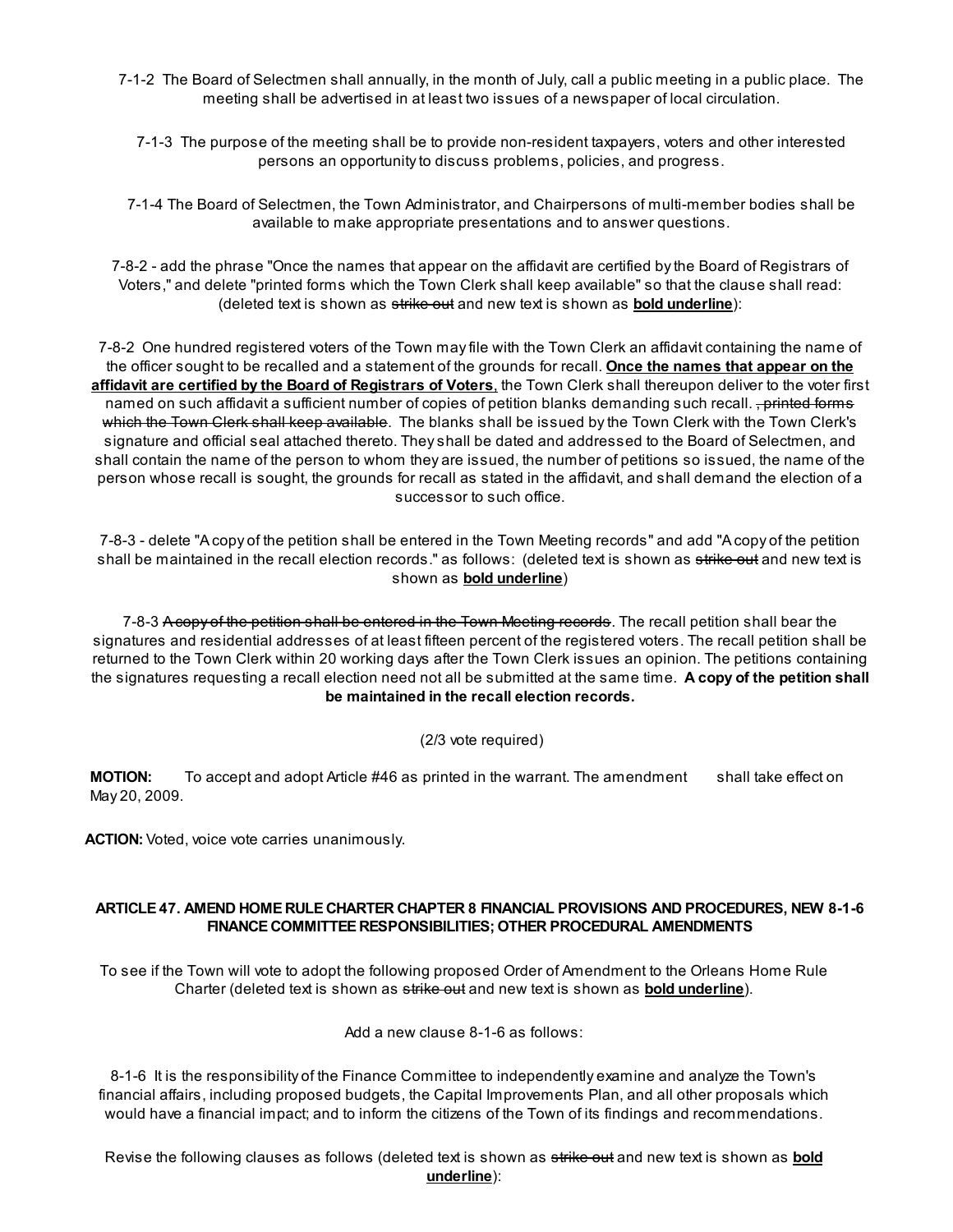8-2-5 The Board of Selectmen and Finance Committee shall conduct a joint public hearing, chaired by the Board of Selectmen, on or before September 20 of each year to solicit public priorities in upcoming fiscal years.

- 8-2-8 On or before January 15 of each year, the Town Administrator shall submit to the Board of Selectmen and the Finance Committee a comprehensive budget for all Town functions for the ensuing fiscal year and an accompanying budget message.
- 8-3-1 The Board of Selectmen shall within thirty days of the submission of the budget by the Town Administrator act thereon and submit the any budget revisions to the Finance Committee at that time. The Board of Selectmen shall also transmit the budget request of the School Committee, with recommendations, to the Finance Committee.

8-5-1 The Town Administrator shall prepare a five-year Capital Improvements Plan, which shall be designed to deal with unmet long-range needs, and to implement the goals and objectives of the efficial town plan Orleans Comprehensive Plan. The Capital Improvements Plan shall be developed based on established Board of Selectmen policy regarding the types of projects to be included.

8-5-4 The Capital Improvements Plan shall be submitted to the Board of Selectmen on or before December January 15 of each year. The Board shall act thereon within thirty days and shall then submit any Plan revisions to the Finance Committee, which shall issue its recommendation as part of the annual Finance Committee Report.

8-6-1 The Board of Selectmen shall publish, in one or more newspapers of general circulation in the Town, the general summary of the Capital Improvements Plan and a notice stating: (a) the times and places where copies of the Capital Improvements Plan are available for inspection; and (b) the date, time, and place, not less than seven days following such publication, when the Board of Selectmen and the Finance Committee shall conduct a public hearing, chaired by the Finance Committee, on said Plan. The joint hearing shall be held no later than March 1 of each year.

(2/3 vote required)

MOTION: To accept and adopt Article #47 as printed in the warrant. The amendment shall take effect on May 20, 2009.

ACTION: Voted, voice vote carries unanimously.

# ARTICLE 48. AMEND HOME RULE CHARTER CHAPTER 8 FINANCIAL PROVISIONS AND PROCEDURES, CAPITAL IMPROVEMENTS PLAN

To see if the Town will vote to adopt the following proposed Order of Amendment to the Orleans Home Rule Charter (deleted text is shown as strike out and new text is shown as **bold underline**).

8-5-2 - change the word "included" to "excluded" and "inclusion" to "exclusion" and "Said plan" to The Capital Improvements Plan" as follows:

8-5-2 Said-plan The Capital Improvements Plan shall include all Town activities and departments. Proposed capital expenditures for the regional school and other regional entities shall be included excluded in said Plan provided that such inclusion exclusion shall be consistent with the regional or inter-municipal agreement establishing such entities.

8-5-3 - change "Said plan" to "The Capital Improvements Plan"; delete "following the proposed capital budget"; add the last sentence, as follows:

8-5-3 Said plan The Capital Improvements Plan shall include: (a) a clear summary of its contents; (b) a list of all capital improvements proposed to be undertaken during the next five fiscal years following the proposed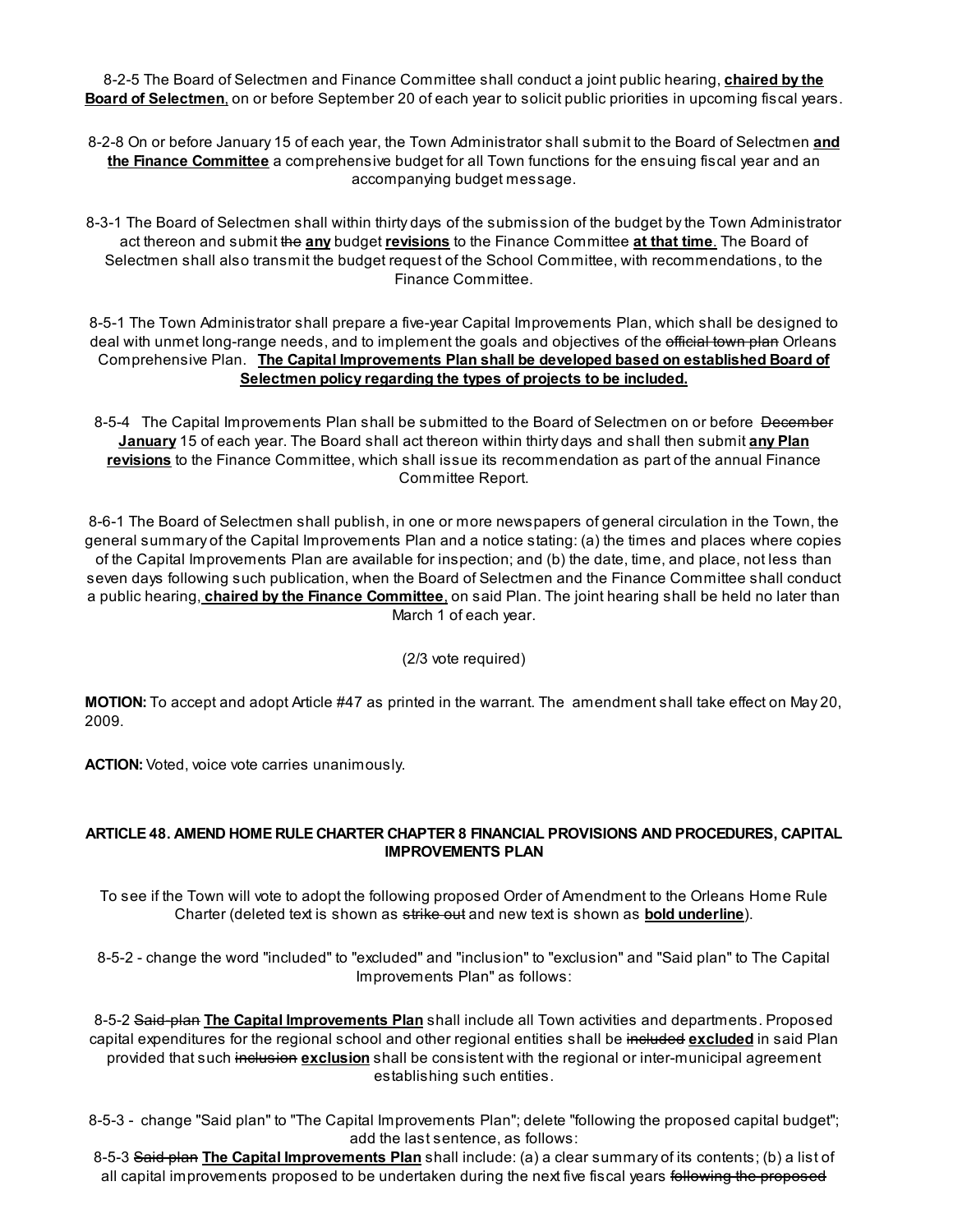eapital budget, together with supporting data; (c) cost estimates, methods of financing, and recommended time schedules; and (d) the estimated annual cost of operating and maintaining the facilities or equipment to be constructed or acquired. The above information may be revised and shall be extended each year with regard to capital improvements pending or in the process of construction or acquisition. Any entry in said Plan previously approved at Town Meeting that is moved out more than one year shall be specifically noted and adjusted to reflect changing economic conditions.

8-7-1 - delete "and budget"; change "three-fourth" to "three-fourths"; and add the last sentence, as follows:

8-7-1 The Town Meeting shall act on the Capital Improvements Plan and budget, provided that any article for capital improvements not in compliance with clause 8-5-1 shall require a three-fourths majority vote of the Town Meeting. An article for capital improvements shall be considered in compliance with clause 8-5-1 if it appeared in the Capital Improvements Plan in the prior year and does not exceed the Capital Improvements Plan estimated cost by more than ten percent."

(2/3 vote required)

MOTION: To accept and adopt Article #48 as printed in the warrant. The amendment shall take effect on May 20, 2009.

ACTION: Voted, voice vote carries unanimously.

# ARTICLE 49. AMEND HOME RULE CHARTER CHAPTER 9 PLANNINGAND THE ENVIRONMENT NEW CLAUSE 9-1-5; MODIFY CLAUSES 9-1-4, 9-2-1 AND 9-2-5

To see if the Town will vote to adopt the following proposed Order of Amendment to the Orleans Home Rule Charter:

In 9-1-2, 9-1-3 and 9-1-4, insert the word "Planning" before the word "Board" and in 9-1-4 add the words "Board of Water and Sewer Commissioners" as follows (new text is shown as **bold underline**):

9-1-2 The Planning Board shall exercise such powers and duties as are prescribed by general law, this Charter, and By-law.

9-1-3 The **Planning** Board may make recommendations to the Town Meeting, the Board of Selectmen, and the Town Administrator on all matters concerning the physical, economic, and environmental development of the Town.

9-1-4 The Planning Board shall cooperate closely with the Conservation Commission, and the Board of Health, and the Board of Water and Sewer Commissioners.

2. Add new clause 9-1-5 as follows:

9-1-5 The Planning Board shall appoint one member of the Board of Water and Sewer Commissioners, as provided in 6-8-2.

9-2-1 - delete the phrase "Within the limits of available resources," as follows (deleted text is shown as strike out): 9-2-1 <del>Within the limits of available resources<sub>r</sub> the</del> The Planning Board shall be responsible for the development and periodic updating of the Orleans Comprehensive Plan.

9-2-5 – delete the first sentence as follows (deleted text is shown as  $\frac{strike}{\cdot}$  out):

9-2-5 By the first day of August each year the Planning Board shall issue a status report of Plan actions accomplished in full or in part during the preceding fiscal year. By the fifteenth day of November, the Planning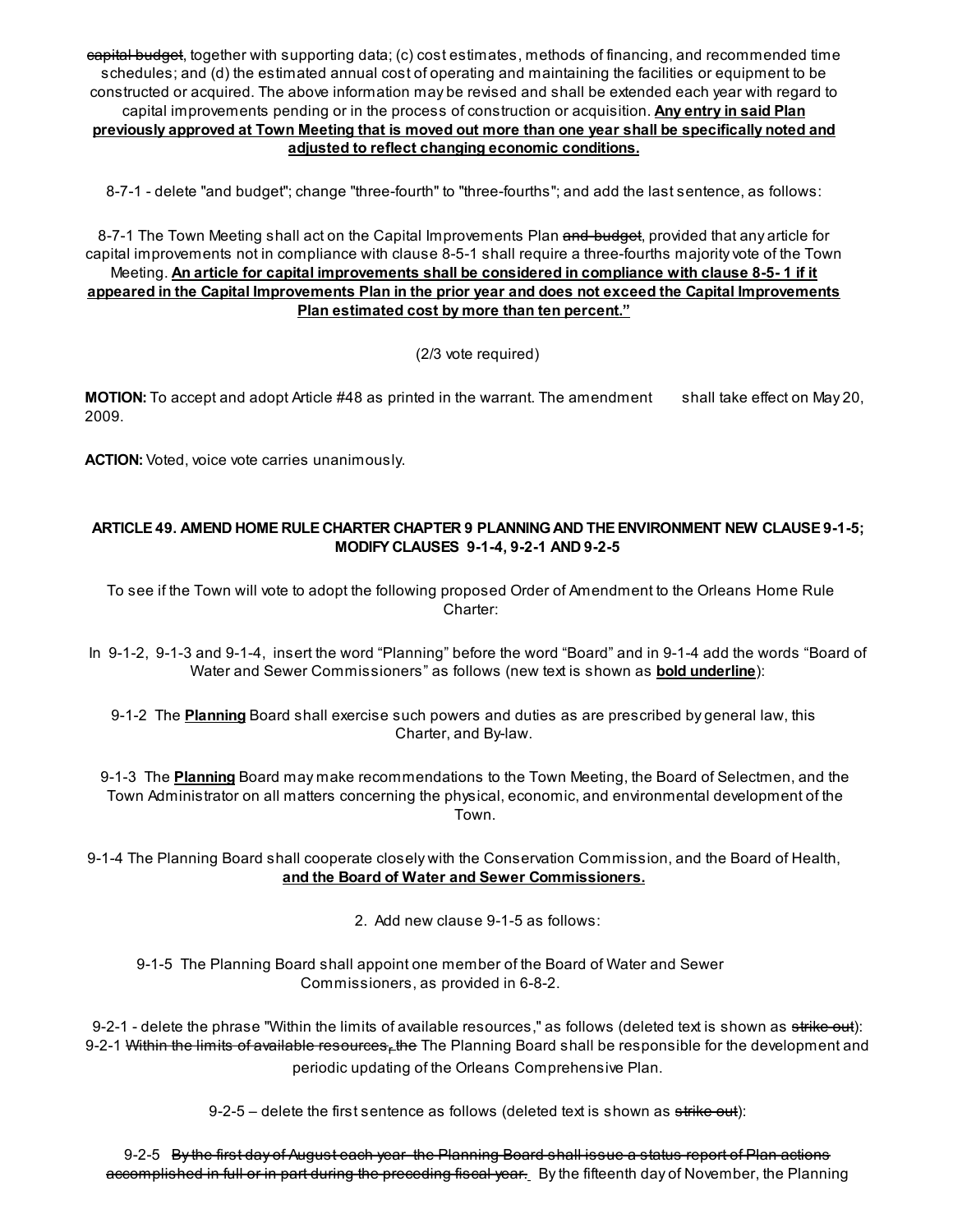Board shall recommend implementation actions from the Plan as part of the development of the annual Operating and Capital Budgets and a six year schedule of Plan implementations as part of the Capital Improvements Plan updating process. The Planning Board shall present a report to the Annual Town Meeting specifying those Plan actions being fulfilled during the current fiscal year and the scheduled actions approved by the Board of Selectmen for full or partial completion during the ensuing fiscal year.

(2/3 vote required)

MOTION: To accept and adopt Article #49 as printed in the warrant. The amendment shall take effect on May 20, 2009.

ACTION: Voted, voice vote carries unanimously.

# ARTICLE 50. AMEND HOME RULE CHARTER CHAPTER 10 CHARTER OPERATION AND MAINTENANCE, DEFINITIONS

To see if the Town will vote to adopt the following proposed Order of Amendment to the Orleans Home Rule Charter:

10-4-1(c) - delete the definition of Town Agency and insert in place thereof the following definition:

10-4-1 (c) Appropriate local media. The phrase "appropriate local media" shall mean the Town's website, public access television, any additional posters, signs, and electronic or other available media."

10-4-1(h) – delete this definition which reads:

(h) He/his. The masculine noun and pronouns used in this charter shall b taken to mean both the masculine and feminine."

(2/3 vote required)

MOTION: To accept and adopt Article #50 as printed in the warrant. The amendment shall take effect on May 20, 2009.

ACTION: Voted, voice vote carries unanimously.

# ARTICLE 51. AMEND HOME RULE CHARTER FOR CAPITALIZATION, MULTI-MEMBER BODIES, GENDER, CLARIFICATION, AND CONSISTENCY

To see if the Town will vote to adopt the following proposed Order of Amendment to the Orleans Home Rule Charter:"

Part (A) makes various gender changes.

Example: clause 1-3-5 line 2, add "or her" 1-3-5 Any person serving in the employment of the Town shall retain such position and shall continue to perform his or her duties…

> Consequently, the other clauses changed as above: 1-3-5 line 5; 4-6-1 line 3; 4-7-1 line 3 and 6; 4-9-2 line 5; 4-9-6 last line; 4-9-7 line2 Clause 3-9-3 line 3: delete "his" and add "Town Administrator's" before the word "office". Clause 3-11-1 line 1: delete "of his"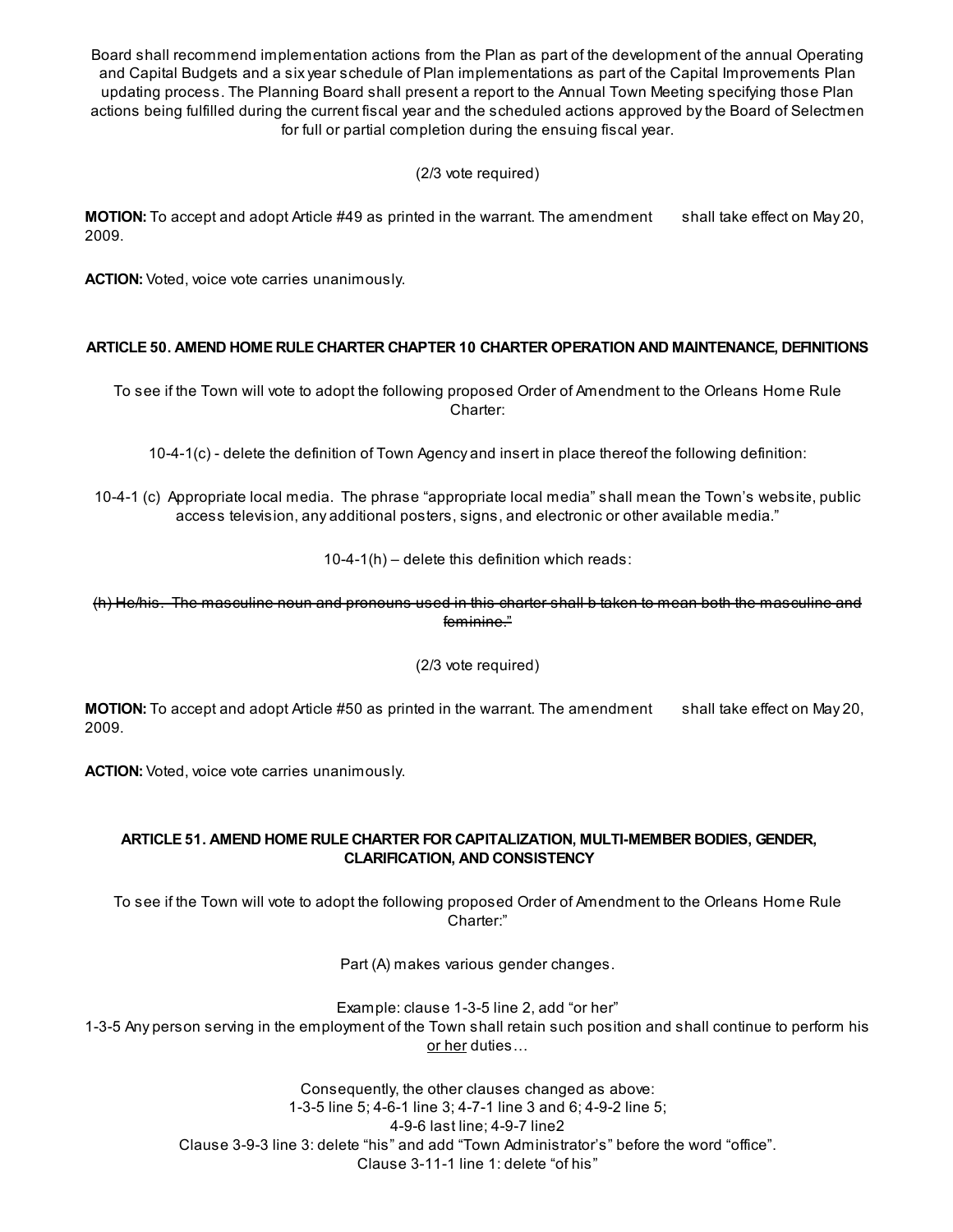Clause 7-7-1 line 2: delete both instances of "his" and add "said" Clause 7-8-6 line 2: delete "to succeed himself" and add "for said office"

Part (B) amends various provisions to use the terms "multi-member body" or "multi-member bodies" for consistent reference to boards, committees and commissions.

Example: Clause 2-3-2

The Town Meeting may, through the Board of Selectmen or a duly constituted special committee, investigate the affairs of any Town department, board, commission, committee multi-member body, office or function.

Example: Clause 3-9-3

The <del>boards</del> multi-member bodies enumerated in clause 3-9-2 shall be responsible……

Consequently, the other clauses changed as above: Page 3-Table of Contents; 3-6-2; 3-9-2; 3-10 Section title; 3-10-1 lines 2 & 4; 3-12-2; 4-4-2; 5-1-3 lines 2 & 4; 5-2-1; 7-1-3; 7-6-1; 7-7-1; 8-2-7; 8-2-10

Part (C) capitalizes all proper nouns throughout the Charter.

Titles include: Town, Charter, Open Town Meeting, Board of Selectmen, Town Administrator, Constitution, By-laws, Committee, Moderator, Warrant, Annual Town Meeting, Special Town Meeting, Town Clerk, Town Counsel, Town Accountant, Police Chief, Fire Chief, Board of Registrars of Voters, Election Officers, Historical Commission, Council on Aging, Board of Assessors, Planning Board, Conservation Commission, Zoning Board of Appeals, Board of Water and Sewer Commissioners, Building Inspector, School Committee, Town Collector/Treasurer, Surveyor of Highways, Assessor, Water and Sewer Superintendent, Town Engineer, Housing Authority, Board of Health, Board of Library Trustees, Finance Committee. Capital Improvements Plan, Annual Town Report, Open Meeting Law, Chairperson

> Part (D) changes or adds words for clarification. Under the Table of Contents on page 3, Chapter 10, add "AND"

So that the Table of Contents Chapter 10 title shall now read in its entirety:

"CHAPTER 10 CHARTER OPERATION AND MAINTENANCE"

Under Chapter 4 TOWN ADMINISTRATOR, clause 4-3-2(c), add "Board of"

So that 4-3-2(c) shall now read in its entirety:

Administer during the fiscal year the annual operating budget and capital outlay appropriations as voted by the Town to assure all such funds are expended or committed in accordance with General Laws, Charter, Bylaws, and the Town Meeting votes relating thereto. The Town Administrator, with the approval of the Board of Selectmen and the Finance Committee, shall have the authority under extraordinary circumstances to transfer funds within the budget as long as the total budget is not increased.

Under Chapter 5 ELECTED TOWN BOARDS AND OFFICERS, clause 5-7-2, add "of Health"

So that 5-7-2 shall now read in its entirety: 5-7-2 The Board of Health shall cooperate closely with the Conservation Commission and the Planning Board.

Under Chapter 6 **APPOINTED MULTI-MEMBER BODIES**, clause 6-3-1, add "Zoning" and "of Appeals"

So that 6-3-1 shall now read in its entirety:

6-3-1 A Zoning Board of Appeals of five members and three associate members shall be appointed by the Board of Selectmen for three-year overlapping terms. Regarding associate members, the Chairperson, at the Chairperson's discretion, may designate any such associate member to sit in case of absence; inability to act; or in the event of a vacancy on the Zoning Board of Appeals until said vacancy is filled.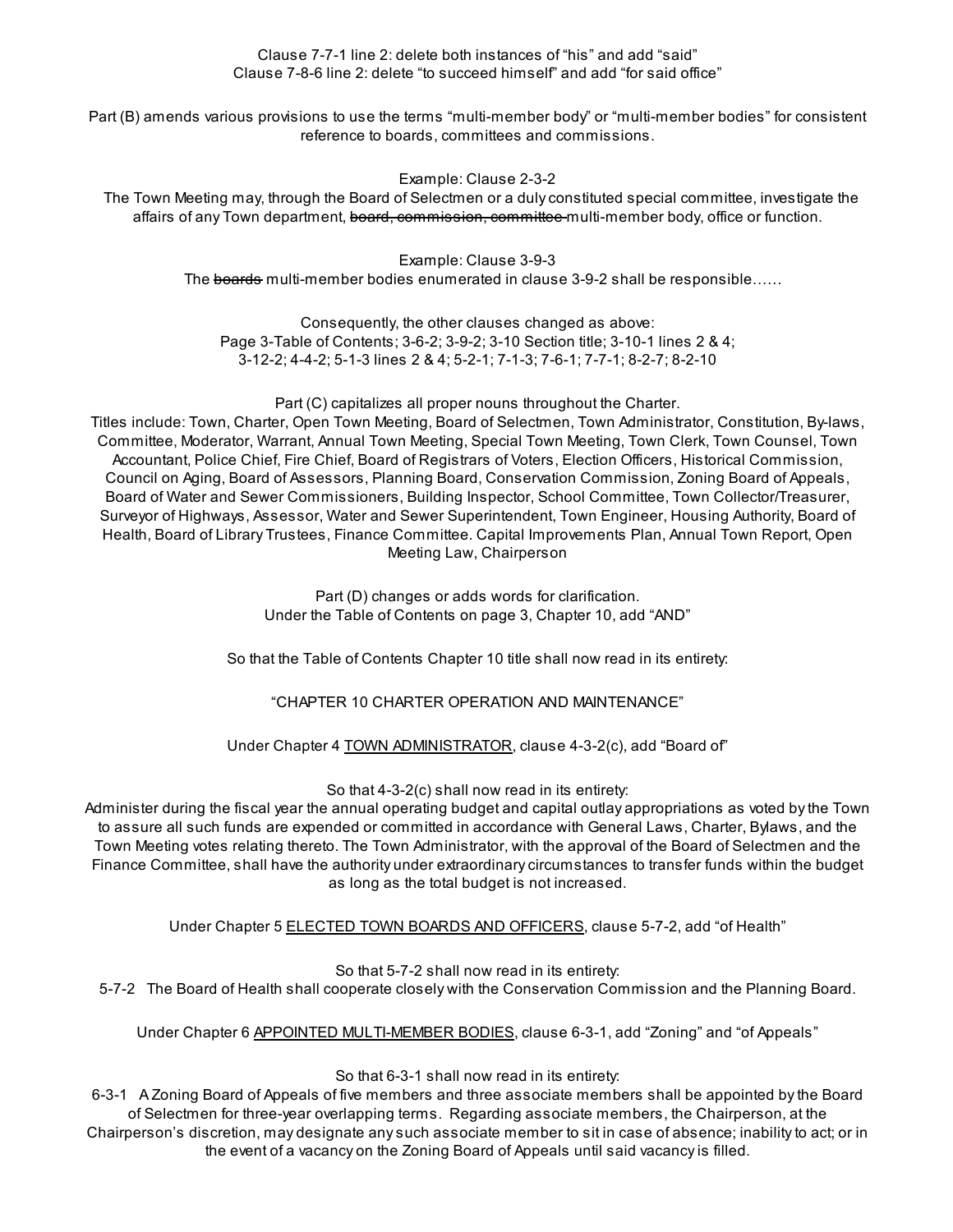## Under Chapter 6 APPOINTED MULTI-MEMBER BODIES, clause 6-4-2, add "Conservation"

So that 6-4-2 shall now read in its entirety:

6-4-2 The Conservation Commission shall cooperate closely with the Planning Board and the Board of Health.

Under Chapter 9 PLANNING AND THE ENVIRONMENT, Section 9-2, change title so that the title for Section 9-2 shall now read in its entirety:

# Section 2 **Official Town Plan Orleans Comprehensive Plan**

# Under Chapter 9 PLANNING AND THE ENVIRONMENT, clause 9-2-3, add "Planning"

So that 9-2-3 shall now read in its entirety:

9-2-3 The Planning Board shall present such proposed, updated Plan at a public hearing and may revise it following such hearing. Such portions of the Plan as are considered ready shall be presented to the Town Meeting for adoption. The revisions may be amended on the floor of Town Meeting.

(2/3 vote required)

MOTION: To accept and adopt Article # 51 as printed in the warrant. The

ACTION: Voted, voice vote carries unanimously.

# ARTICLE 52. AUTHORIZE LAND LEASE FOR ROUTE 6A HOUSINGPROJECT

To see if the Town will vote to authorize the Board of Selectmen to lease, on such terms and conditions as the Board of Selectmen deem appropriate, the land located at 257 Route 6A and shown on the Town of Orleans Assessor's Map 46 as Parcel 52 for the purpose of developing affordable housing, or to take any other action relative thereto.

(Simple Majority Vote Required)

MOTION: To accept and adopt Article #52 as printed in the warrant and the Board of Selectmen be authorized to lease the land located at 257 Route 6A and shown on the Town of Orleans Assessor's Map 46 as Parcel 52 for the purpose of developing affordable housing on such terms as they deem appropriate.

ACTION: Voted, standing vote YES = 62, NO = 141, motion fails.

# ARTICLE 53. DISCONTINUE AND ABANDON A PORTION OFNICKERSON ROAD AS A TOWN WAY

To see if the Town will vote to discontinue and abandon a portion of Nickerson Road as a Town way, as more particularly set forth in a report filed with the Town Clerk, and to authorize the Board of Selectmen to execute all documents necessary to effectuate the discontinuance and abandonment or to take any other action relative thereto.

#### (2/3 Vote Required)

MOTION: To accept and adopt Article #53 as printed in the warrant.

MOTION: To move the question.

**ACTION:** Voted, voice vote to move the question carries by the necessary 4/5 majority.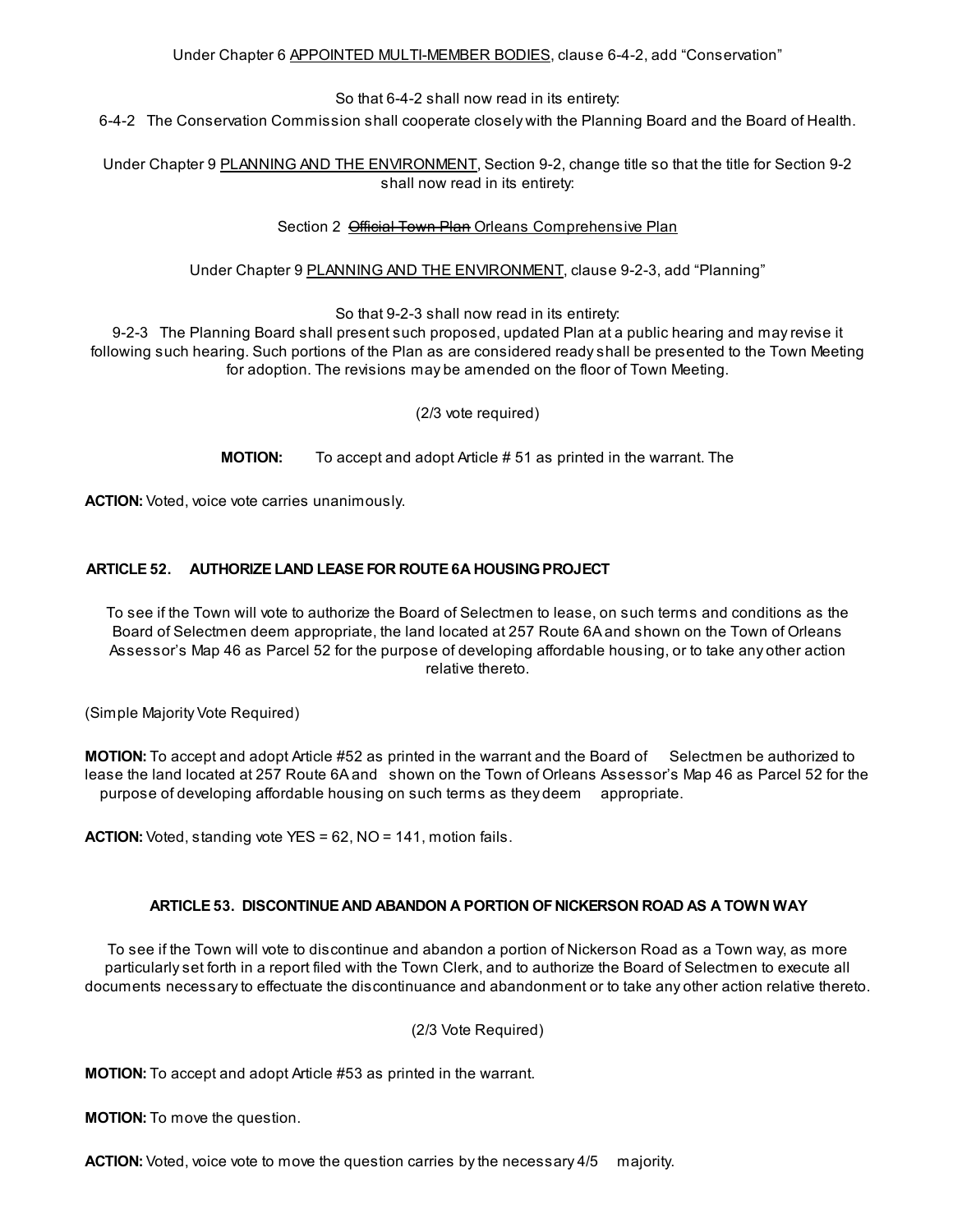#### ARTICLE 54. ACQUIRE LAND OWNED BY SPARROW FAMILY, 353 SOUTH ORLEANS ROAD (ROUTE 28) ORLEANS, MA

To see if the Town will vote to authorize and direct the Board of Selectmen to acquire by gift, by purchase, by eminent domain or otherwise, for general municipal purposes, conservation, open space and passive recreation purposes, all or a portion of the land located at 353 South Orleans Road (Route 28), Orleans, MA consisting of approximately 6.55 acres, shown on the Orleans Assessor's Map 68 as Parcel 8-1; and to raise and appropriate or transfer from available funds, or transfer from Community Preservation Act funds, or borrow a sum of money for such acquisition, provided, however, that no funds, shall be borrowed hereunder unless the Town shall have voted at an election to exempt the amounts required to pay for the bond from the limitations of Proposition 2 ½ so-called, if required; and, provided that a portion of such land shall be under the control of the Board of Selectmen for general municipal purposes, and a portion of such land shall be under the control and management of the Conservation Commission, and, further, to authorize the Board of Selectmen and/or the Conservation Commission to file on behalf of the Town any and all applications deemed necessary for grants and/or reimbursement from the Commonwealth of Massachusetts deemed necessary under the Self-Help Act (Chapter 132A, §11) and/or any others in any way connected with the scope of this article, and, further, to authorize the Board of Selectmen to negotiate the purchase of the land and to make the decision to enter into any agreement to purchase the land and to execute any and all instruments as may be necessary on behalf of the Town, including the grant of a conservation restriction, or to take any other action relative thereto. (Open Space Committee)

(2/3 Vote Required)



MOTION: To indefinitely postpone Article #54.

ACTION: Voted, voice vote carries unanimously.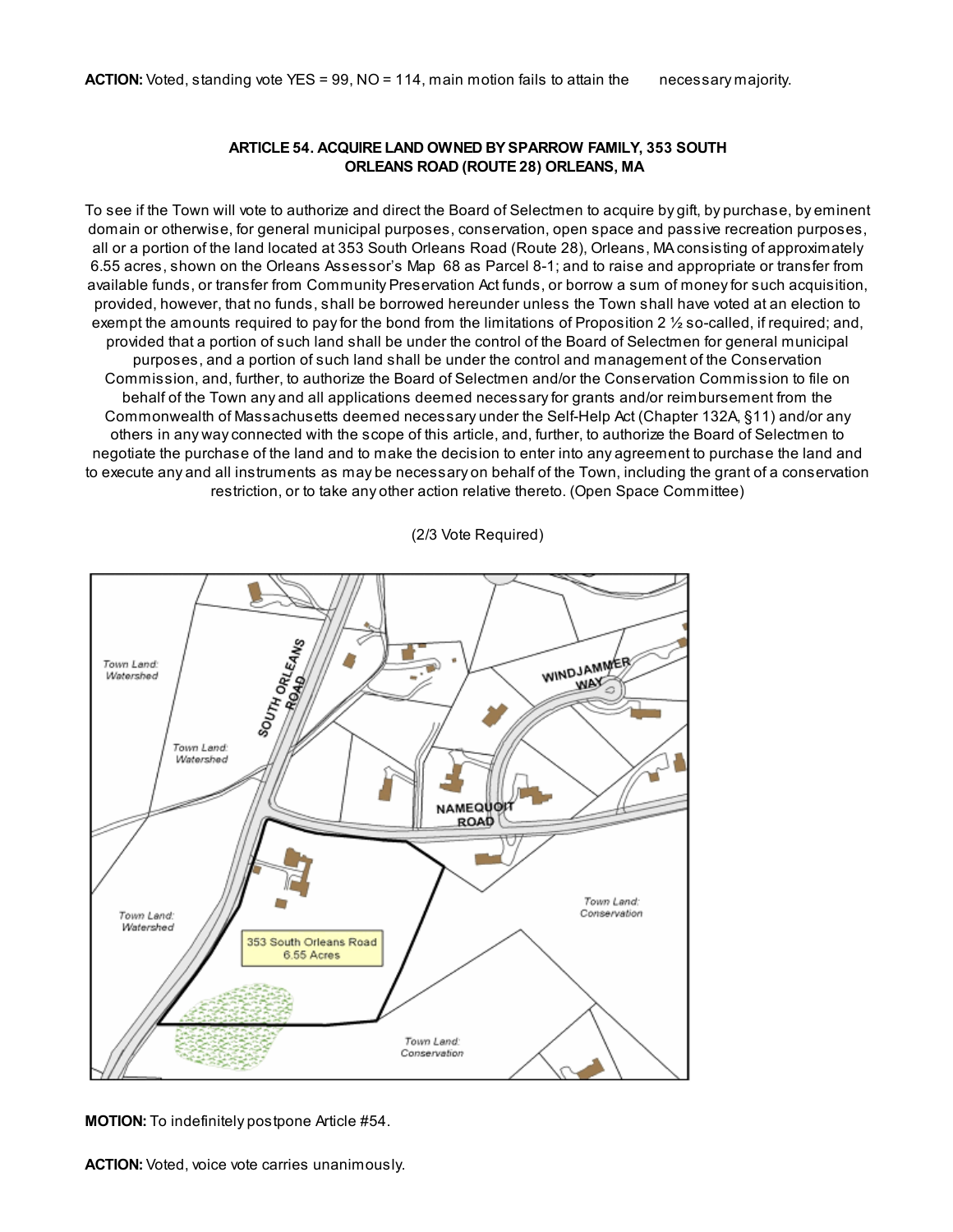#### ARTICLE 55. FUND SOLAR ENERGY SYSTEM ON ROOF OF COUNCIL ON **AGING BUILDING – BY PETITION**

To see if the Town will vote to appropriate \$56.000.00 for the installation of a Massachusetts technology Collaborative supported solar energy system on the Orleans Senior Center and to fund such article, raise, or transfer from available funds, or authorize the Treasurer with the approval of the Board of Selectmen to borrow \$56,000.00 under Chapter 44 of the Massachusetts General Laws. (By Petition)

(Simple Majority Vote Required)

MOTION: To accept and adopt Article #55 as printed in the warrant and that the sum of Fifty-six Thousand and 00/100 Dollars (\$56,000.00) be appropriated for this purpose and for costs incidental and related thereto, to raise such appropriation the Treasurer, with approval of the Board of Selectmen, is authorized to borrow the sum of Fiftysix Thousand and 00/100 Dollars (\$56,000.00), pursuant to Massachusetts General Laws Chapter 44, Section 7 Clause 3B or any other enabling authority, and to issue bonds or notes of the Town therefore.

MOTION: To move the question.

ACTION: Voted, voice vote carries by the necessary 4/5 majority.

ACTION: Voted, voice vote on the main motion fails to attain the necessary majority.

# ARTICLE 56. Prohibit internal combustion engines in BAKERS POND – BY PETITION

To see if the Town will vote to amend the Orleans Town Bylaws, Chapter 159, section 7, sub-section A, paragraph 3 to read as follows:

"No one shall operate or permit to be operated any internal combustion engine on Pilgrim Lake, Crystal Lake or Bakers Pond in the Town of Orleans except for the express purpose of aiding and rescue or other emergency situations or for scientific purposes." (By Petition)

(Simple Majority Vote Required)

MOTION: To accept and adopt Article #56 as printed in the warrant.

ACTION: Voted, voice vote carries by the necessary majority.

# ARTICLE 57. DISCLOSE EXPIRATION DATE OFPRIOR CONTRACT PERIOD – BY PETITION

To see if the Town will vote to amend all articles appearing on the Town Warrant for Town Meeting attention, relating to any open collective bargaining agreement, to clearly include the expiration date of the prior contract period so that citizens will know exactly for how long a period the proposed collective bargaining agreement has remained outstanding, and without resolution. (By Petition)

(Simple Majority Vote Required)

MOTION: To accept and adopt Article #57 as printed in the warrant.

ACTION: Voted, voice vote carries unanimously.